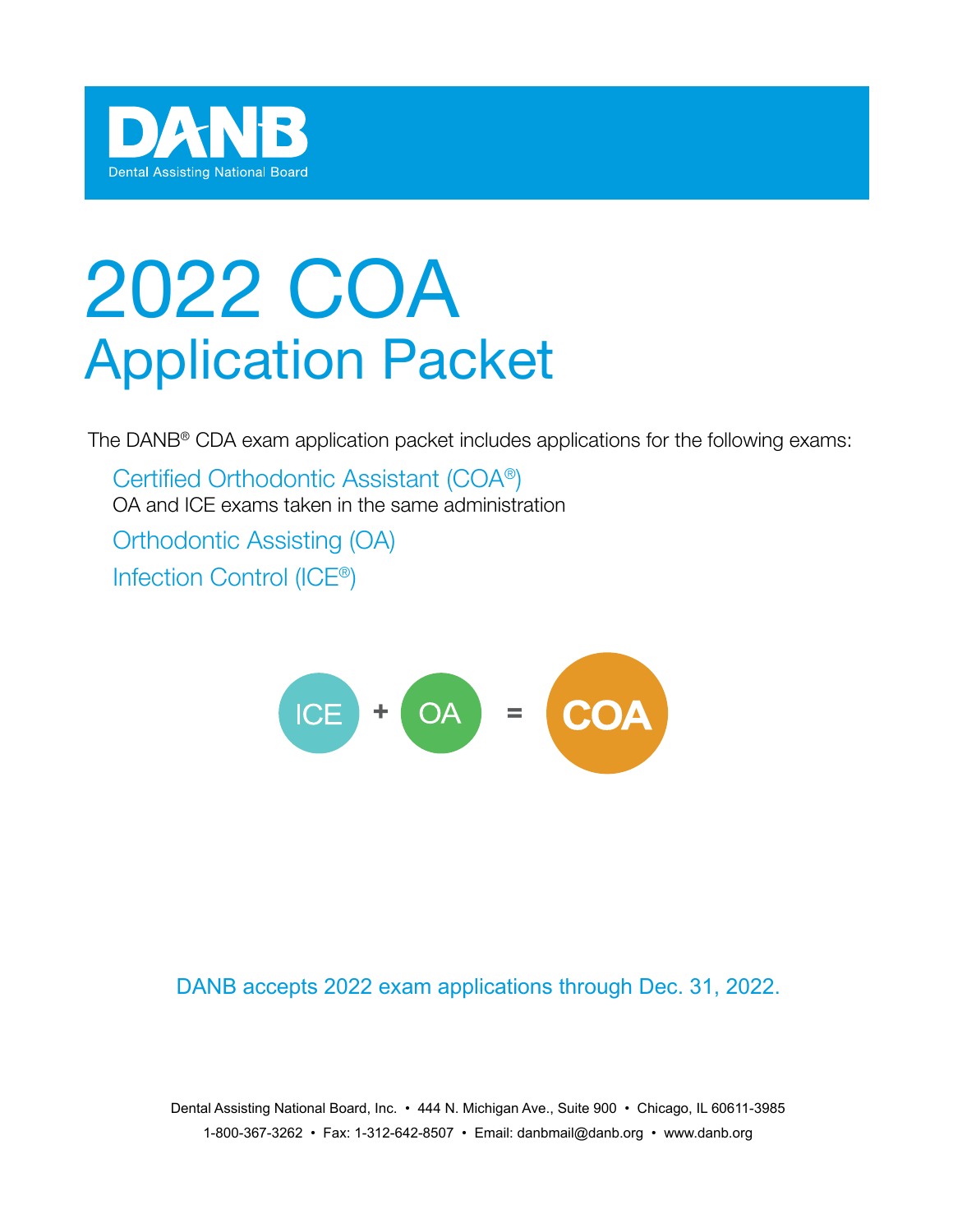# TABLE OF CONTENTS

### EXAM ELIGIBILITY ......................................................... [4](#page-3-0)

### APPLYING FOR AN EXAM ............................................. [7](#page-6-0)

| Reasonable Accommodations for Candidates |
|------------------------------------------|
|                                          |

| Cancel a Testing Window for a Partial Refund 9 |  |
|------------------------------------------------|--|
|                                                |  |
| Missed Exam Appointment Due to Emergency  10   |  |

| BACKGROUND INFORMATION POLICY  12     |  |
|---------------------------------------|--|
|                                       |  |
|                                       |  |
| Employer Work Experience Statement 14 |  |
|                                       |  |
|                                       |  |
|                                       |  |
|                                       |  |
|                                       |  |
|                                       |  |
|                                       |  |

© 2022 Dental Assisting National Board, Inc. The DANB logo is a registered trademark of the Dental Assisting National Board, Inc. (DANB). NELDA®, CDA®, COA®, CRFDA®, CPFDA®, CDPMA®, COMSA®, DANB®, and Dental Assisting National Board® are registered certification marks of DANB. RHS®, ICE®, and Measuring Dental Assisting Excellence are registered service marks of DANB. CERTIFIED DENTALASSISTANT™ is a certification mark of DANB. Mark of Dental Assisting Excellence™ is a service mark of DANB. Use of these marks is strictly prohibited, except as provided in the *Usage Guidelines for DANB Trademarks*, without the express written permission of DANB.



ACCREDITED DANB is a member of the Institute for Credentialing Excellence. The National Commission for Certifying Agencies (NCCA), an Institute for Credentialing Excellence commission with responsibility for accrediting certification programs, has evaluated DANB national certification programs (CDA and COA), including DANB component exams (RHS, ICE, GC and OA), and finds that DANB programs meet NCCA's highest standards, thus helping to assure validity, reliability and objectivity in the testing process.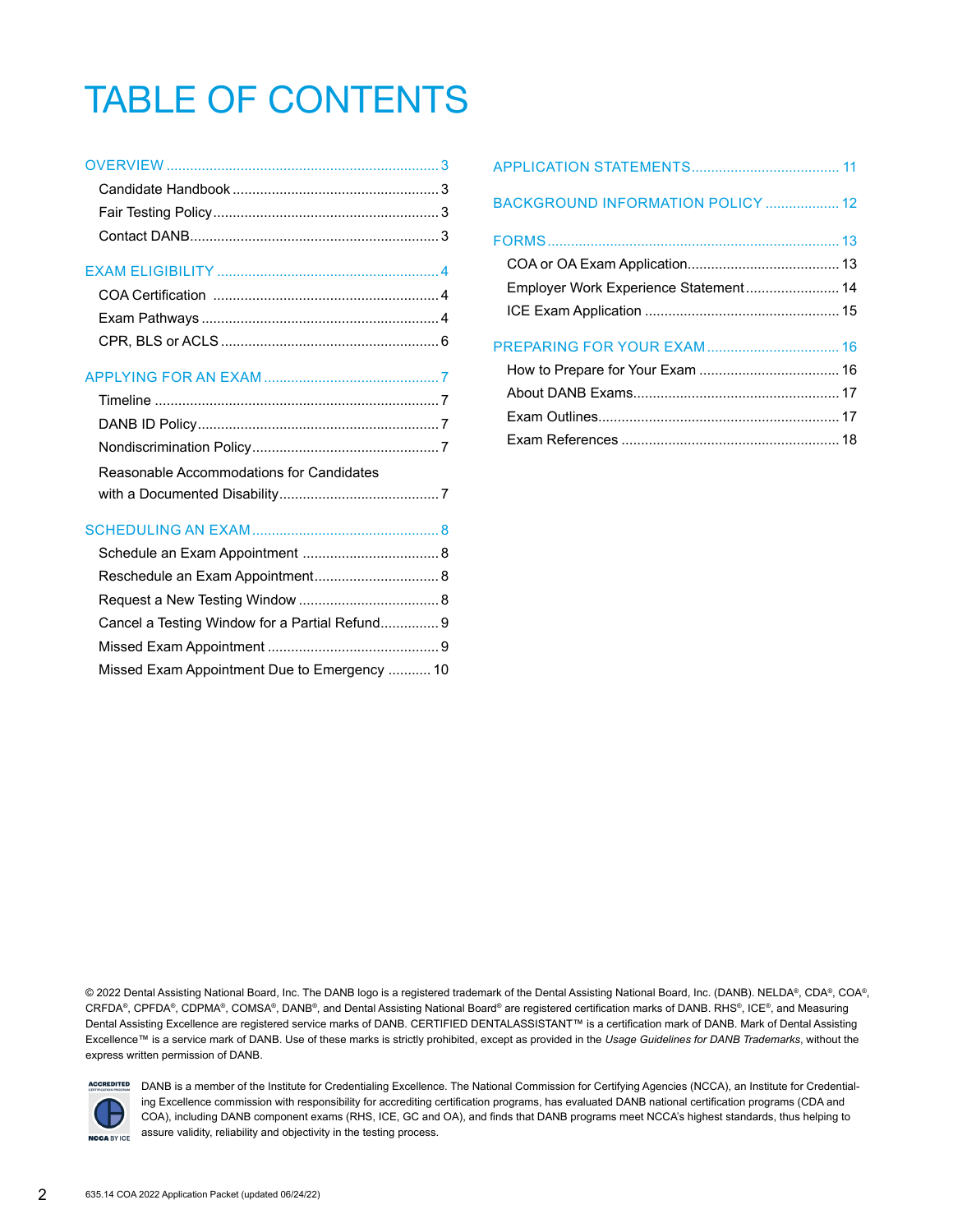### <span id="page-2-0"></span>Congratulations on taking the first step toward earning DANB certification!

Earning DANB certification is one of the most important steps you can take in your career. DANB offers national certification exams, exams leading to certificates of knowledge-based competence and state-specific dental assisting exams. When you earn and maintain DANB certification, you join a group of more than 37,000 — and growing — certified assistants nationwide.

# <span id="page-2-1"></span>Candidate Handbook

When applying for an exam, you are responsible for understanding and complying with policies and procedures in the Candidate Handbook, available at www.danb.org/About-DANB/Forms-Used-on-This-Site.aspx.

# <span id="page-2-2"></span>Fair Testing Policy

DANB seeks to ensure a fair and equitable testing experience for all individuals while ensuring the security and reliability of the process. Improper behavior is not acceptable before, during or after an exam appointment, and each candidate's behavior is monitored during testing. Consequences of improper behavior may include recission of exam results and/or revocation of ability to take future exams. For examples of improper behavior, see *DANB's Disciplinary Policy & Procedures*, available at www. danb.org.

# <span id="page-2-3"></span>Contact DANB

Questions? Contact DANB by phone at 1-800-367-3262, by email at danbmail@danb.org or on the web at www.danb.org.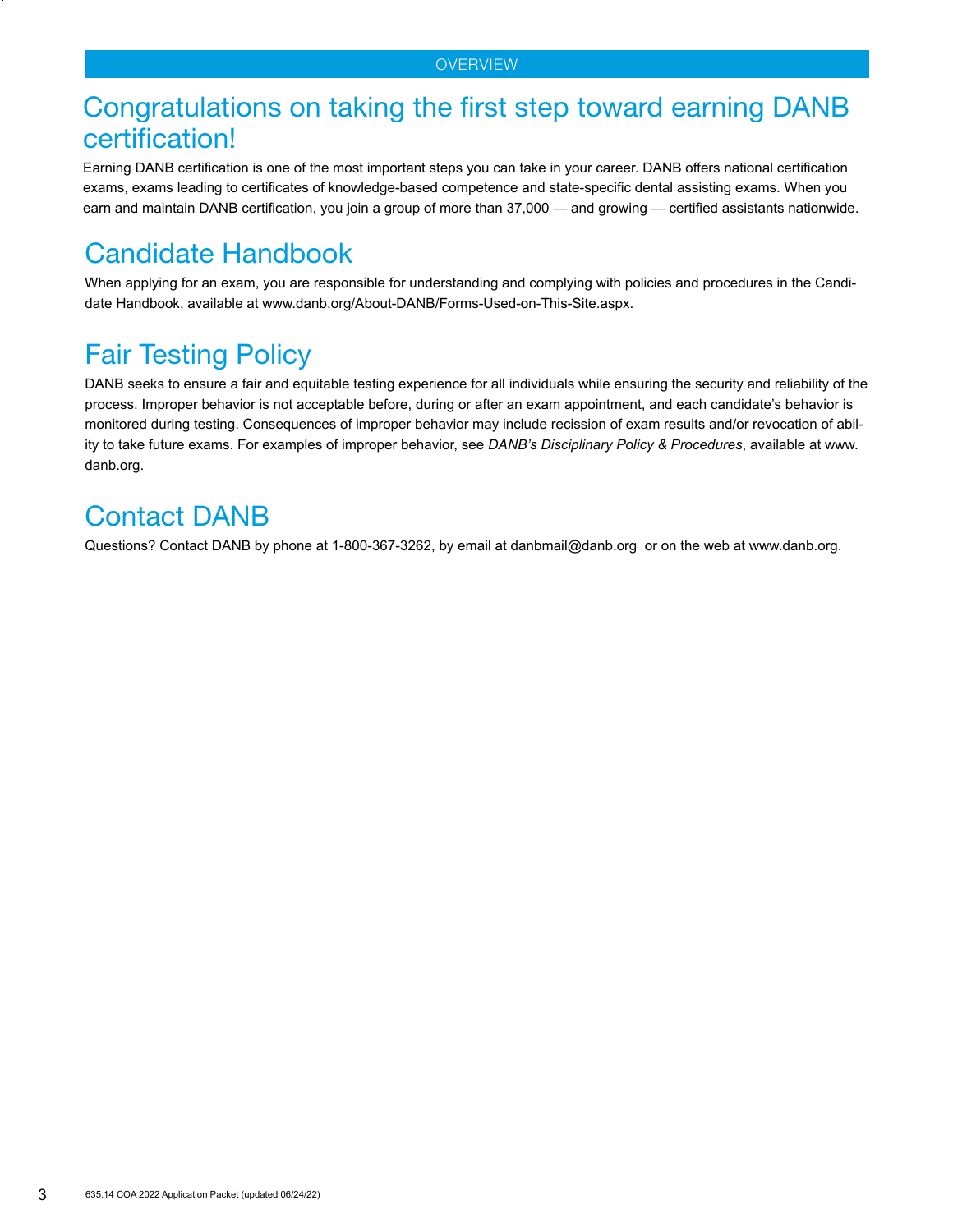# <span id="page-3-1"></span><span id="page-3-0"></span>COA® Certification and OA Pathways

To earn COA certification, you must pass the OA and ICE exams within a five-year period. The exams may be taken together or separately. There are no eligibility requirements to take the ICE exam.

You must meet the requirements of one of the eligibility pathways outlined below to qualify to take the OA exam.

#### **All COA/OA pathways require current DANB-accepted, hands-on CPR, BLS or ACLS.**

### PATHWAY I

Current or former CDA certificant or OR hold a Registered Dental Hygienist (RDH) license AND minimum 3,500 hours orthodontic assisting work experience, accrued over a period of at least two years to a maximum of four years; employment must be verified by a licensed orthodontist/dentist.

### Required Documentation

**Completed Employer Work Experience Statement (WES), signed by a licensed dentist or orthodontist.** Only the Work Experience Statement form found on page 14 of this packet is acceptable documentation. Letters fromemployers or pay stubs showing hours worked are not acceptable.

#### **AND**

**Current or former CDA certificant:**

• Certification number

 **OR**

### **Registered Dental Hygienst:**

• Copy of current RDH license (from any state except Alabama)

### PATHWAY II

Minimum 3,500 hours orthodontic assisting work experience, accrued over a period of at least two years to a maximum of four years; employment must be verified by a licensed orthodontist/dentist.

### Required Documentation

#### **Completed Employer Work Experience Statement (WES), signed by a licensed dentist or orthodontist.**

Only the Work Experience Statement form found on page 14 of this packet is acceptable documentation. Letters from employers or pay stubs showing hours worked are not acceptable.

#### **AND**

#### **High school graduation or equivalent:**

- Copy of diploma, GED certificate or original/ official transcript mailed in a sealed envelope from the school from an institution recognized in the U.S. education system **OR**
- Proof of college or postsecondary coursework at an institution accredited by a U.S. Department of Education-recognized agency

#### **If high school is outside U.S. and Canada:**

- Copy of high school or postsecondary diploma/ transcript with graduation date
- Copy of document translated into English
- Original/official equivalency report in a sealed envelope from the National Association of Credential Evaluation Services or the American Association of Collegiate Registrars and Admissions Officers. DANB will return original documents.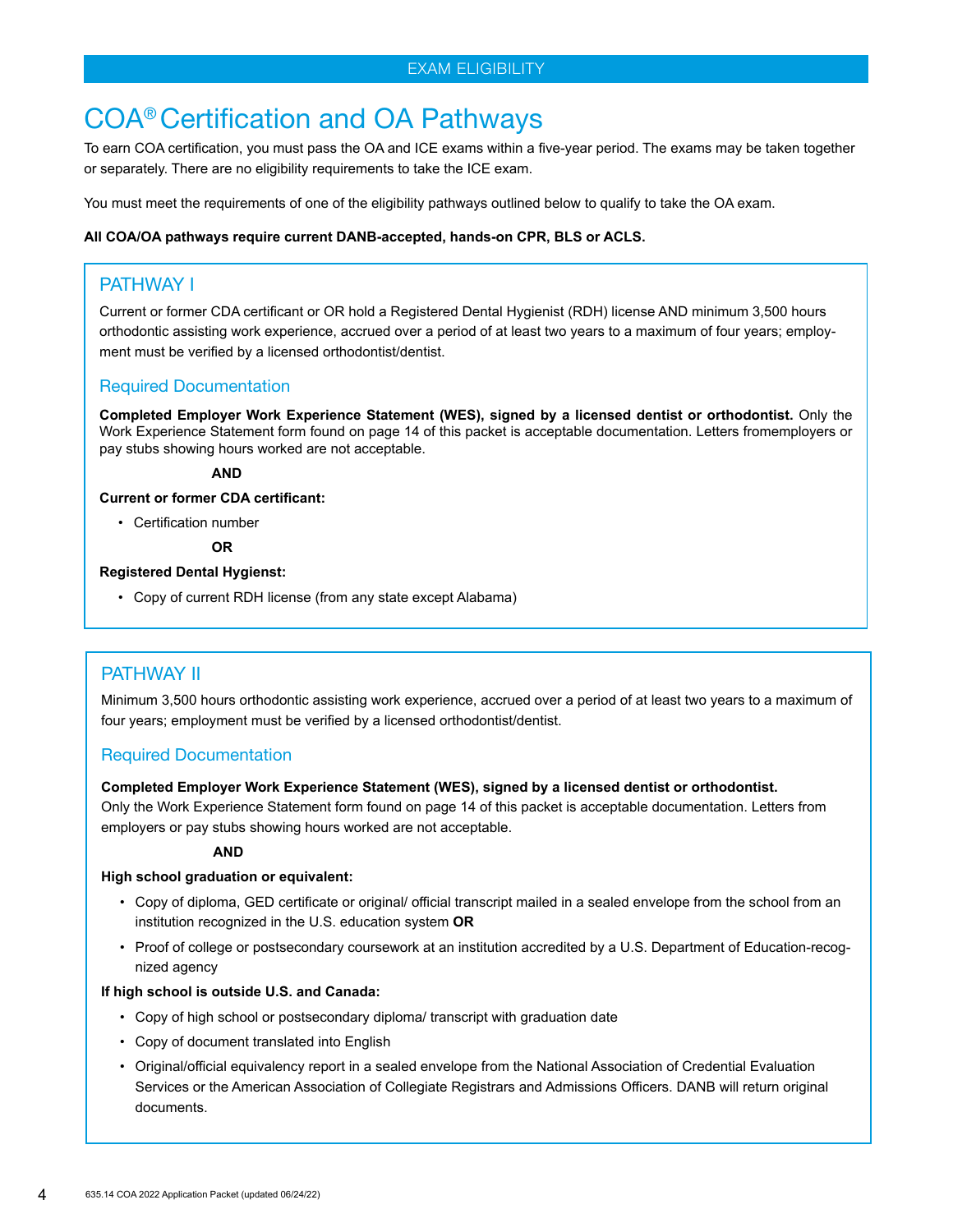### EXAM ELIGIBILITY

### PATHWAY III

Current CDA certificant AND completion of an orthodontic assisting preparation course at a Commission on Dental Accreditation (CODA)-accredited dental assisting program.

### Required Documentation

### **CDA certificant**

• Certification number

 **AND**

#### **Completion of an orthodontic preparation course**

• Copy of diploma/certificate or original/official transcript mailed in a sealed envelope from the school

### PATHWAY IV

Former COA certificant OR graduate of a D.D.S. or D.M.D. program.

### Required Documentation

### **Former COA certificant**

• Certification number

### **OR**

#### **Graduate of a CODA-accredited D.D.S. or D.M.D. program in U.S. or Canada**

• Copy of diploma/certificate or dental license

### **OR**

### **Graduate of a D.D.S. or D.M.D. program outside U.S. or Canada**

- Copy of transcript, diploma or current dental license
- Copy of the document translated into English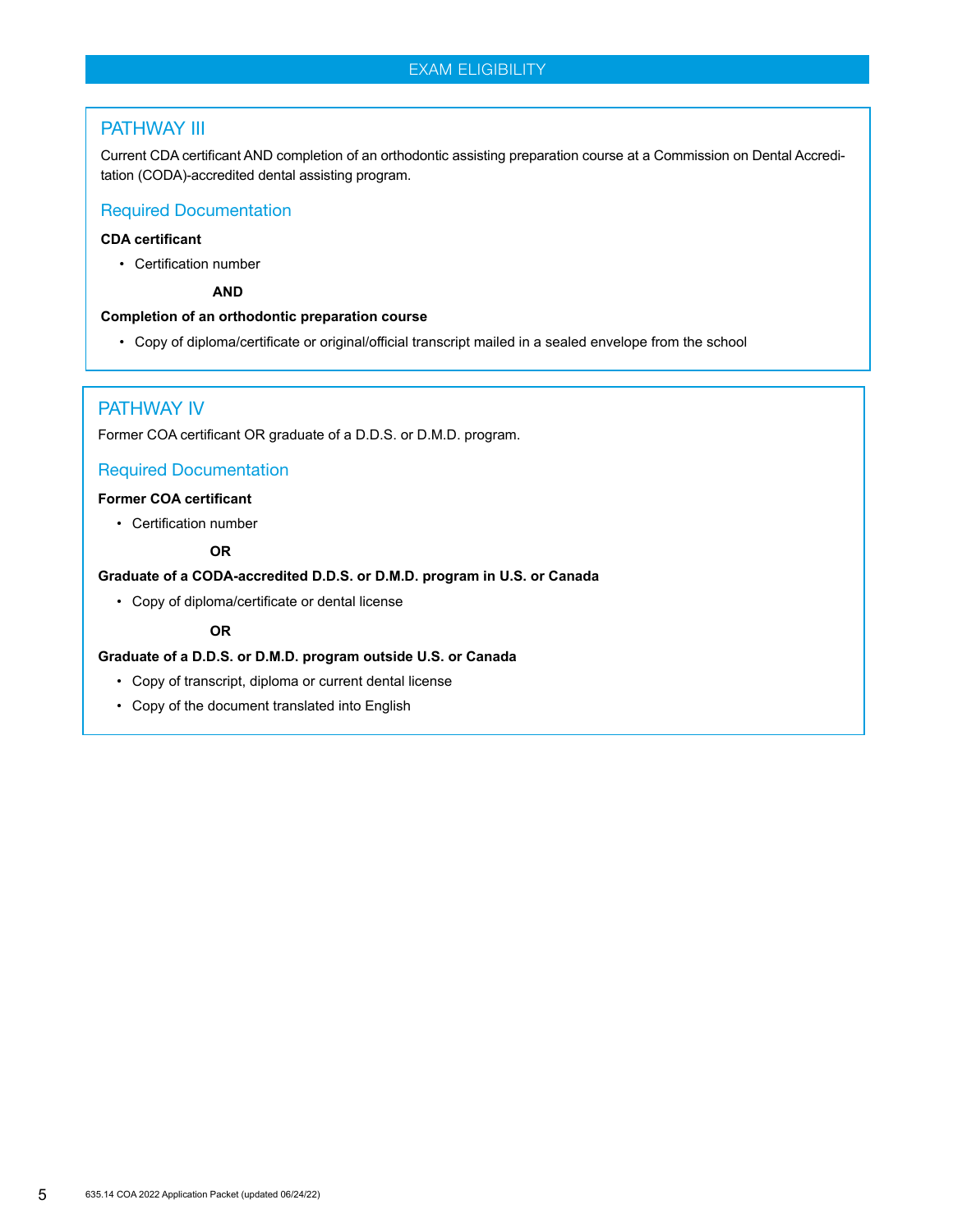# <span id="page-5-0"></span>CPR, BLS or ACLS

#### A**ll COA/OA pathways require current DANB-accepted, hands-on CPR, BLS or ACLS.**

### Required Documentation

Copy of the certificate or front and back of the card that includes issue and expiration dates, instructor's name and your name and/or signature. Must be current at time of application and exam. DANB issues a 60-day eligibility window upon authorizing the exam. CPR, BLS or ACLS must be current through the entire 60-day window.

DANB accepts CPR, BLS and ACLS from the providers below, and only if the course included CPR and a hands-on exam. Courses from other providers will **not** be accepted.

- American CPR Care Association\*
- American CPR Training
- American Environmental Health and Safety
- American Heart Association
- American Health Care Academy\*
- American Red Cross
- American Safety and Health Institute
- Canadian Red Cross
- Emergency Care and Safety Institute
- Emergency First Response
- Emergency Medical Training Associates
- Emergency University\*
- EMS Safety Services
- Medic First Aid
- Medical Training Associates
- Military Training Network
- National Safety Council (Green Cross)
- Pacific Medical Training (BLS only through https://911coned.com)
- ProCPR\*
- Saudi Heart Association

\*Not all courses include a hands-on exam. Contact provider to be sure the course will be accepted by DANB.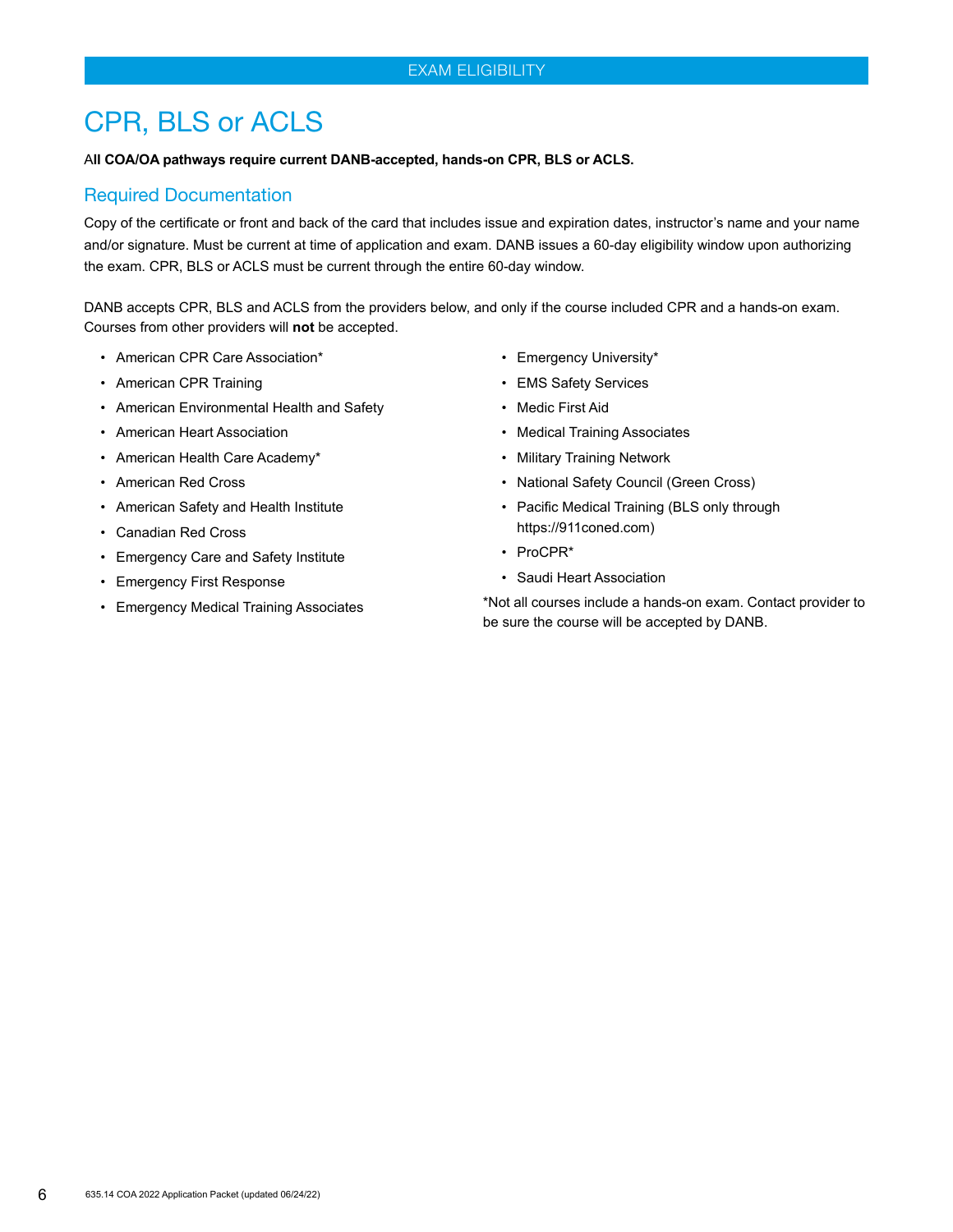### **Timeline**

Overview of exam timeline once DANB receives your application and payment.

| <b>Application processing</b>                            | DANB reviews your application and documentation within four weeks. Exams that do not                                                                                                                                    |
|----------------------------------------------------------|-------------------------------------------------------------------------------------------------------------------------------------------------------------------------------------------------------------------------|
| within 4 weeks                                           | require documentation may be processed more quickly.                                                                                                                                                                    |
| <b>Testing window</b><br>60 days                         | Upon application approval, you will be emailed a link to schedule an exam appointment.<br>This link is also available in your DANB account. You have a 60-day testing window in<br>which to schedule and take the exam. |
| <b>Preliminary exam results</b><br>available on exam day | You will receive preliminary results after completing your exam.                                                                                                                                                        |
| <b>Official exam results</b>                             | You will receive official passed exam results and any earned certificates by mail. Failed                                                                                                                               |
| 8 weeks from exam date                                   | exam results will be available online in your DANB account.                                                                                                                                                             |

# DANB ID Policy

When taking an exam, the candidate must present one form of identification (ID) at their exam appointment.

The candidate's ID must be:

- Currently valid, non-expired Government-issued
- Photo-bearing  **Signature-bearing**
- 
- <span id="page-6-0"></span>
- In roman (not italic) characters The exact name as listed in their online DANB account

**The printed name on the ID must match the name as it appears in DANB's database.** Differences due to marital status changes without supplemental documentation are not allowed. The middle name is not required and does not need to be spelled out, but, if used, the first letter of the middle name must match the spelled-out name.

If the name in the candidate's online DANB account and ID do not match, the candidate must submit the *Name Change Request* form, available online in their DANB account or at www.danb.org/About-DANB/Forms-Used-on-This-Site.aspx, with acceptable documentation at least two full business days prior to the exam appointment.

Acceptable forms of identification include:

| $\cdot$ U.S. driver's license | • A U.S. government-issued permanent resident card (commonly known |  |
|-------------------------------|--------------------------------------------------------------------|--|
|                               | as the green card, formerly known as the alien registration card)  |  |

- Valid passport Any other U.S. government-issued ID card bearing the candidate's pho-• Military ID card tograph and signature
- U.S. ID card/State ID Student ID, if a minor

Minors who are under the age of 18 are permitted to present a valid student ID as a form of identification, for either in-person testing or online proctored exams. In addition, for exams administered through online proctoring, the candidate's guardian must also present a valid ID and provide verbal consent during the check-in process.

The candidate will not be allowed to take the exam if the name on the ID does not match the registered name exactly, and the candidate would need to reapply. See the Missed Exam Appointment section for details.

## Nondiscrimination Policy

DANB does not discriminate in application, exam or certification activities on the basis of age, sex, gender identity, marital status, race, color, religion, national origin, sexual orientation or disability.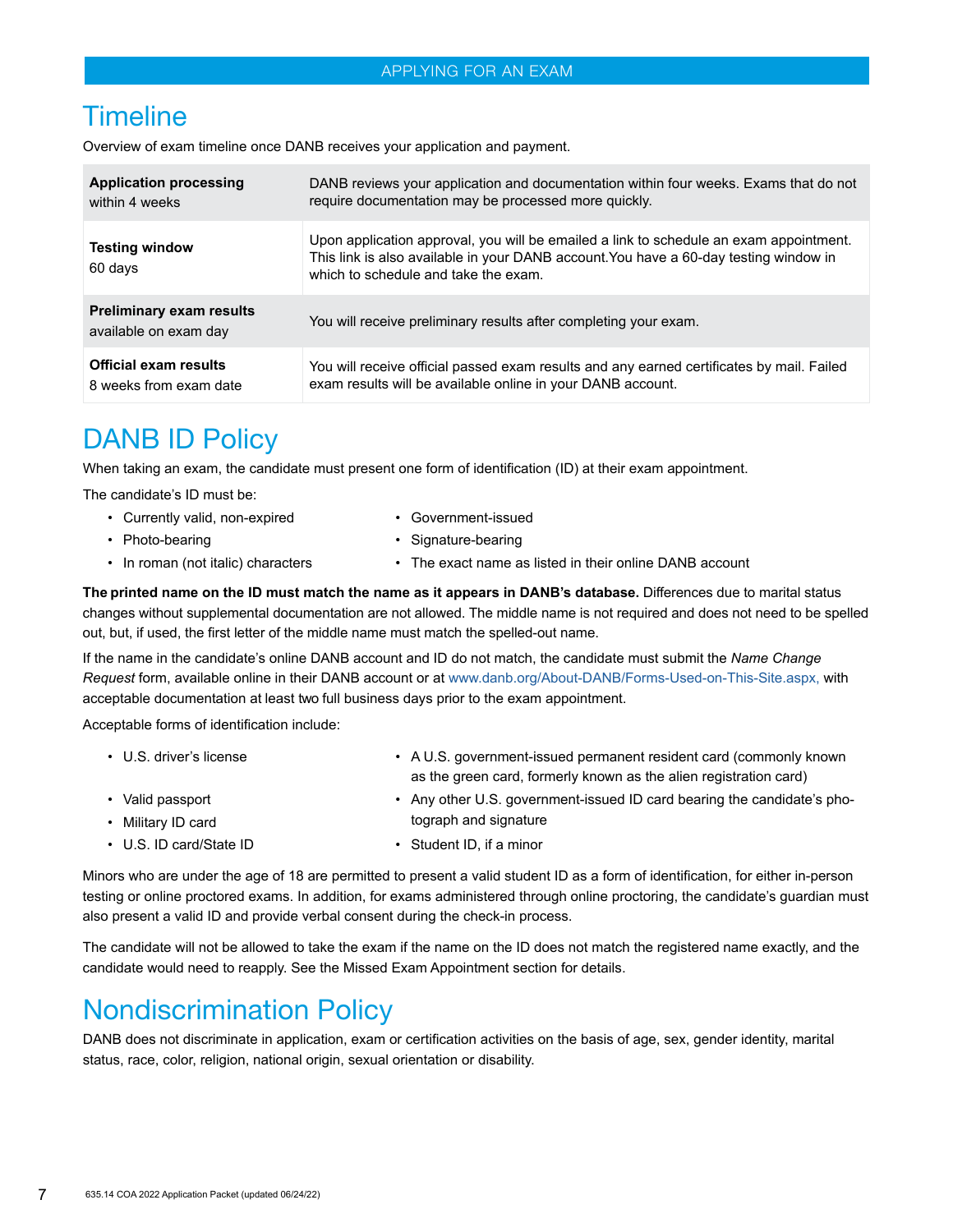# Reasonable Accommodations for Candidates with Documented Disabilities

If you require accommodations to test:

- <span id="page-7-0"></span>1. Access your online DANB account and submit the request for accommodations and documentation with your exam application. Please download the Reasonable Accommodations form located here for information on required documentation: www.danb.org/Home/About-DANB/Forms-Used-on-This-Site.aspx.
- 2. If accommodations are approved, you will receive an email with a link to schedule your exam appointment within your 60 day testing window (also available in your online DANB account).

# Schedule an Exam Appointment

Once your application is approved, you will receive a notification from DANB by email that provides a link to schedule your exam at a test center. You will have 60 days from the date your application is approved to schedule and take your exam.

You should schedule the exam appointment as soon as you receive an email from DANB, as appointments may be limited. Instructions are provided by email and within your online DANB account to schedule the exam appointment. Specific in-person test center locations, dates or times cannot be guaranteed; changes to in-person test center locations and/or hours may occur without notice.

# Reschedule an Exam Appointment

To reschedule an exam appointment within the 60-day testing window, log into your account at www.danb.org. Click the link to your exam under Applications in Process, and follow the prompts to "Schedule" your exam. You will be redirected to your Pearson VUE dashboard. Select your exam and click "Reschedule" appointment on the right-hand side of your Authorization Details page. Once your appointment is rescheduled, you will receive an email confirmation from Pearson VUE. You may reschedule up to 24 hours before the scheduled appointment. Only the candidate may reschedule an exam appointment.

# Request a New Testing Window

Candidates who do not schedule their exam within the original 60-day testing window may submit a request for a new testing window one time only, up to 60 days after their original window ends.

To request a new testing window, you must complete the following steps:

1. Access your exam application within your online DANB account and click on the name of the exam to be rescheduled,

### **AND**

- 2. If you have an existing exam appointment, you must cancel the appointment at least 24 hours before the scheduled exam start time. To cancel the appointment:
	- a. Within your online exam application, follow the prompts to "Schedule" your exam. You will be redirected to the Pearson VUE dashboard.
	- b. Select your exam and click "Cancel" appointment on the right-hand side of your Authorization Details page. Once your appointment is canceled, you will receive an email confirmation from Pearson VUE,

### **AND**

3. In your exam application on the DANB website, select the menu item on the left-hand side that says "Additional Options." Select "Request New Testing window," and follow the prompts to request a new window and submit payment. Submit a request and fee for a new 60-day testing window (the new testing window will start immediately upon successful submission of the request) within 60 days after the end of the original testing window.

Failure to cancel an exam appointment will result in forfeiture of the full exam fee, and the application is null and void. You may request a new testing window only one time. After the first request for a new testing window, a current exam application with any required documentation and full fees must be submitted.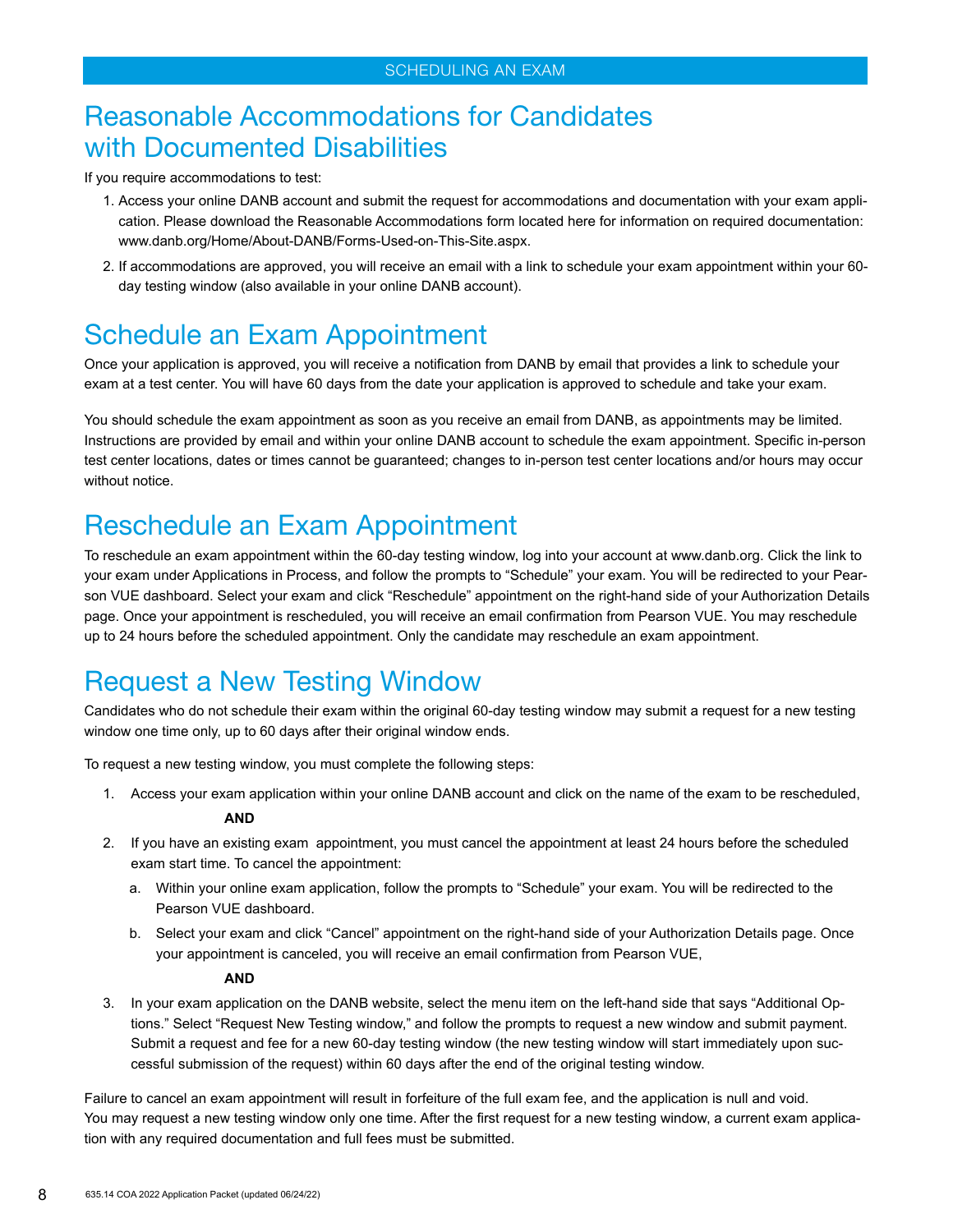# Cancel a Testing Window for a Partial Refund

If you do not wish to take the DANB exam for which you applied and would like to request a partial refund, you must complete the following steps before the end of your 60-day testing window:

1. Access your online DANB account and click on the name of the exam to be canceled,

#### **AND**

- 2. If you have an existing exam appointment, you must cancel the appointment at least 24 hours before the scheduled exam start time. To cancel the appointment:
	- a. Within your online exam application, follow the prompts to "Schedule" your exam. You will be redirected to the Pearson VUE dashboard.
	- b. Select your exam and click "Cancel" appointment on the right-hand side of your Authorization Details page. Once your appointment is canceled, you will receive an email confirmation from Pearson VUE,

#### **AND**

3. In your exam application on the DANB website, select the menu item on the left-hand side that says "Additional Options." Select "Cancel Testing Window and Request Partial Refund," and follow the prompts to submit your request. Submit a request to cancel the testing window before the end of the 60-day testing window.

If you received a new testing window for an exam for any reason, including an emergency, you will not be eligible for a partial refund.

Once approved, DANB will issue a refund minus the \$75 processing fee and \$40 cancellation fee within 30 days (\$115 total retained by DANB). Visit [www.danb.org/About-DANB/Forms-Used-on-This-Site.aspx](https://www.danb.org/About-DANB/Forms-Used-on-This-Site.aspx) for the Cancel a Testing Window form. All refunds will be issued to the payer.

# Missed Exam Appointment

If you arrive more than 15 minutes after an exam appointment start time, you will be accommodated at the discretion of the test center administrator. If the administrator is unable to accommodate you, or if you do not take a scheduled exam because you missed the appointment (for any reason except a valid emergency) or you were denied entry, you may reapply for the exam at a reduced fee. You may only reapply at a reduced fee if you have not already requested a new testing window (due to an emergency or otherwise).

To request a new testing window due to a missed exam appointment, you must complete the following steps:

- 1. Access your exam application within your online DANB account and click on the name of the missed exam, AND
- 2. Submit a request and reduced fee for a new 60-day testing window within 60 days of the missed appointment date. The new testing window will start immediately upon successful submission of the request.

You will not be able to request a new testing window until your exam has been scored as Missed. Therefore you may need to wait up to one week after your missed appointment to submit the request online.

If you do not submit the request within 60 days from your missed appointment, you must reapply for the exam with a new application, any required documentation and the full fee.

If another appointment is missed (for any reason except a valid emergency) or the exam is not taken within the new testing window, a current exam application with full fee must be submitted; you may only request a new testing window due to a missed exam appointment one time.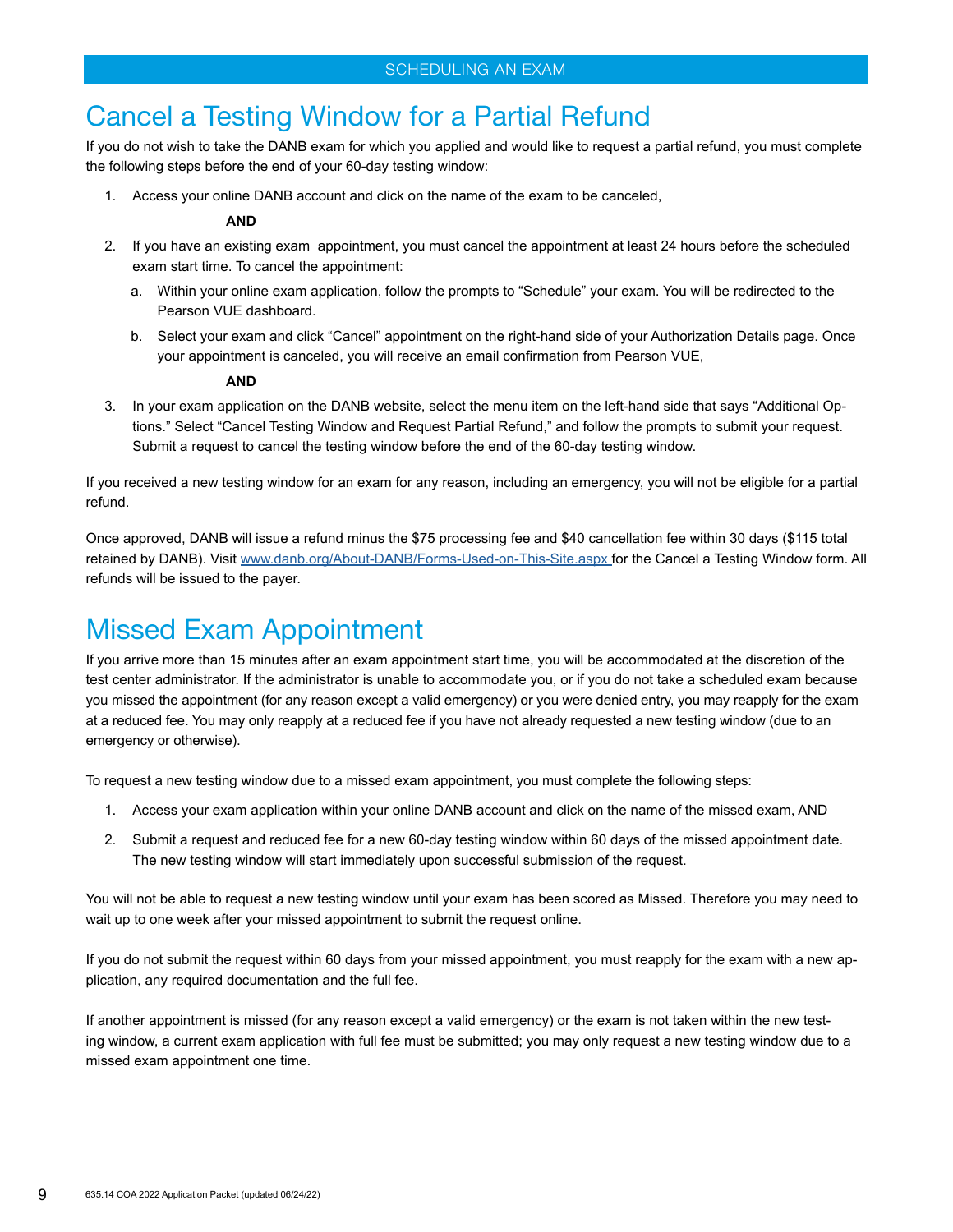# Missed Exam Appointment Due to Emergency

If you miss your exam appointment due to a documented, DANB-accepted emergency:

- 1. Access your exam application within your online DANB account and click on the name of the missed exam, AND
- 2. Submit a request and documentation for a new 60-day testing window (the new testing window will start immediately upon approval of the request) within 60 days of the missed appointment date

Once your request has been reviewed, you will receive an automated email within 3-5 business days. Approved requests will receive a new 60-day testing window at no additional fee.

If the emergency request is denied, you will receive an email with instructions on how to reschedule your testing window at a reduced rate (only available up to 60 days after the missed exam appointment and only available if you did not already request a new testing window at a reduced rate or due to an emergency).

Call 1-800-367-3262 with any questions about what constitutes an emergency and appropriate supporting documentation.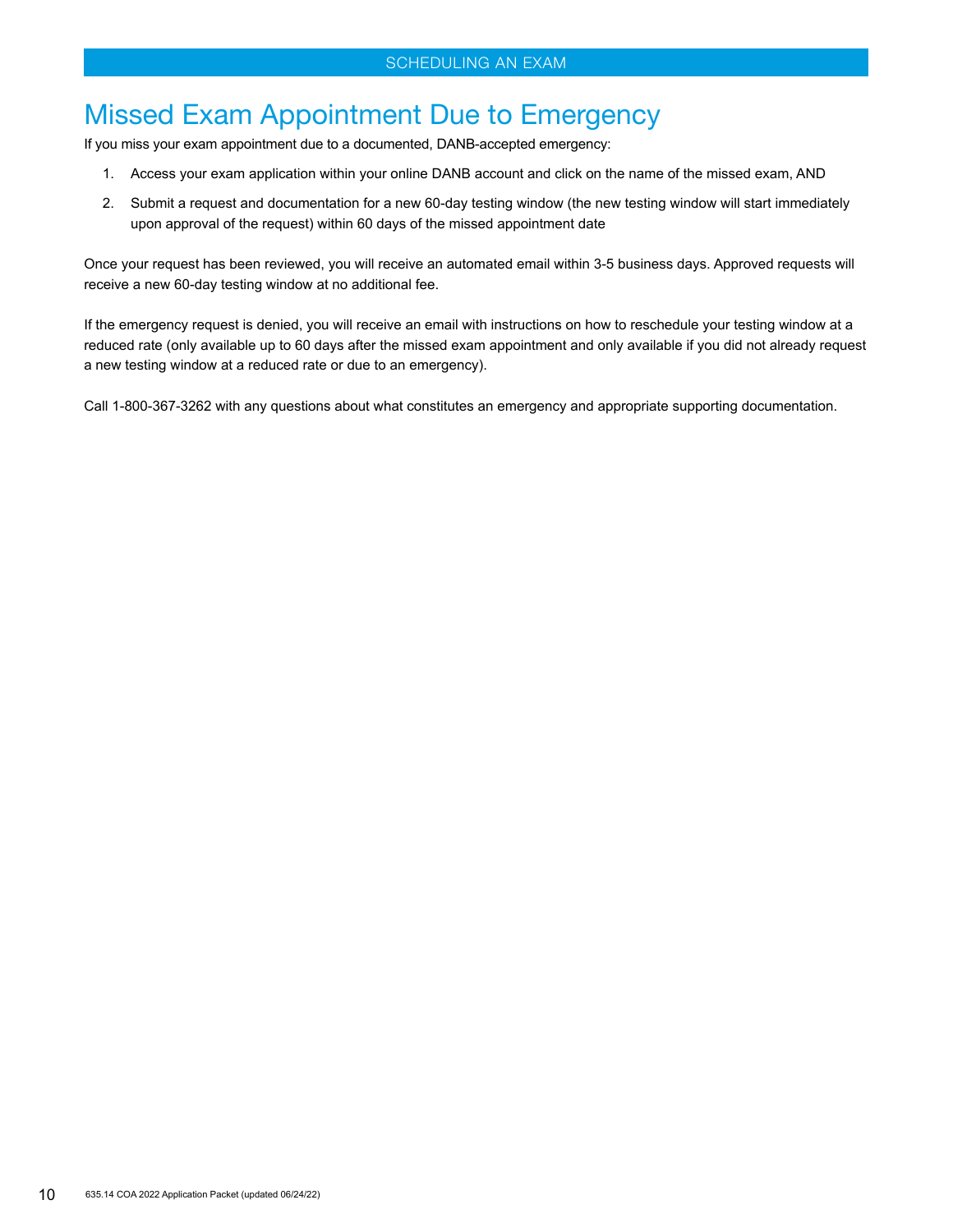### <span id="page-10-0"></span>Application Statements

Please read the following Application Statements carefully. The Application Statements apply to all DANB-administered national and state-specific exams, certificate and certification renewal applications. The candidate's signature on the application indicates understanding and agreement to be legally bound by these statements.

- .<br>1. I hereby apply to the Dental Assisting National Board, Inc. (DANB) for examination, a certificate and/or certification, in accordance with and subject to the procedures and policies of DANB and the regulations and requirements of any state agency on behalf of which DANB administers an exam or certificate program. Under penalty of perjury, I declare that the information provided on my application is true. I have read and agree to the requirements and conditions set forth in the DANB application packet, and the Candidate Handbook or State Candidate Handbook if applicable, covering eligibility for and the administration of exams, certificates, the certification process, and DANB policies, including but not limited to DANB's Code of Professional Conduct and DANB's Disciplinary Policy & Procedures. I agree to disqualification from the exam, to denial of an exam result, certificate or certification, and to forfeiture and return to DANB of any exam result, certificate granted me by DANB, in the event that any of the answers or statements made by me in this application are false, or in the event that I violate any DANB rules or policies. I agree to comply with any investigation in which I am named, and I authorize DANB to make whatever inquiries and investigations it deems necessary to verify my eligibility, credentials or professional standing.
- 2. I hereby release DANB, its directors, officers, examiners and agents from any and all liability arising out of or in connection with any action or omission by any of them in connection with this application, the certification process, any exam administered by DANB, any scoring relating thereto, the failure to issue me an exam result, certificate, or any demand for forfeiture or return of such exam result, certificate, and I agree to indemnify DANB and said persons and hold them harmless from any lawsuit, complaint, claim, loss, damage, cost or expense, including attorneys' fees, arising out of or in connection with said credentialing activities which include all DANB-administered exams and certificates. I UNDERSTAND THAT THE DECISION AS TO WHETHER I HAVE MET REQUIREMENTS FOR ADMISSION TO A DANB-ADMINISTERED EXAM OR RECEIPT OF A DANB-ADMINISTERED EXAM RESULT, CERTIFICATE OR CERTIFICATION RESTS SOLELY AND EXCLUSIVELY WITH DANB AND THAT THE DECISION OF DANB IS FINAL. Notwithstanding the above, should I file suit against DANB, I agree that any such action shall be governed by and construed under the laws of the State of Illinois without regard to conflicts of law. I further agree that any such action shall be brought in the Circuit Court of Cook County in the State of Illinois, or the United States District Court for the Northern District of Illinois; I consent to the jurisdiction of such state and federal courts; and I agree that the venue of such courts is proper. I further agree that should I not prevail in any such action, DANB shall be entitled to all costs, including reasonable attorneys' fees, incurred in connection with the litigation.
- 3. I understand that except as provided below, this application and any information or material received or generated by DANB in connection with this application or the exam process will be kept confidential and will not be released unless I have authorized such release or the release is required by law. I understand that DANB will verify receipt of any DANB exam application and the date received, on request. I further understand and agree that DANB may also provide verification to anyone by phone, by mail or on DANB's website regarding whether I hold any DANB certifications, any DANB certificates of knowledge-based competence and any state-specific certificates administered by DANB on behalf of a state, regulatory body. Phone and mail verification will be provided to anyone upon request and will consist of oral or written confirmation of whether I hold any DANB-administered credentials and the effective dates for each credential. Online verification through DANB's website may consist of online display of my name, the DANB-administered credentials I hold and dates earned, current DANB certification status, and my city and state of residence. My full address will not be posted online by DANB. I further understand and agree that DANB may, from time to time, provide my name, address, phone number to third parties (including but not limited to official DANB affiliates, potential employers; dental conference sponsors; federal, national or state organizations; or legislative committees or task forces proposing or information stakeholders of legislation). I further understand that this consent will remain in effect unless and until I submit a written request to have this information omitted from release. I understand that if I do not want DANB to display my city and state of residence as part of the online verification process, then I must submit a written request for omission of this information to the following address: DANB Communications Department, 444 N. Michigan Ave., Suite 900, Chicago, IL 60611. I understand that my name, credentials held [issued by DANB as described above] and current DANB certification status will be displayed for everyone; opting out of display of information is only possible for an individual's city and state.
- 4. I understand that by providing my email address on the application form, or by providing it through my online DANB account, I am consenting to receive email messages from DANB and its official affiliates related to their products and services or news affecting the oral healthcare profession. I understand that DANB agrees not to provide my email address to any other third party, excluding federal, national or state regulatory bodies, without my consent, and that I can request removal from DANB's email distribution list by following the directions contained in the Privacy Policy section of DANB's Terms and Conditions of Use of DANB.org, located at www.danb.org.
- 5. I authorize DANB to release my exam results and credential status to state regulatory agencies. Individuals cannot opt out of DANB release of exam results or credential status to state regulatory agencies. I also authorize DANB to use information from my application and exam(s) for statistical analysis, providing that any personal identification is deleted.
- 6. I understand that I can be disqualified from taking or continuing to sit for an exam, from receiving exam results or certificate and from obtaining certification if DANB determines through proctor observation, statistical analysis or any other means that I was engaged in collaborative, disruptive or other unacceptable behavior before, during the administration of, or following the exam.
- 7. I understand that the content of all DANB exams is proprietary and strictly confidential information. I hereby agree that I will not disclose, either directly or indirectly, any question or any part of any question from the exam to any person or entity. I understand that the unauthorized receipt, retention, possession, copying or disclosure of any DANB exam materials, including but not limited to the content of any exam question, before, during or after the exam may subject me to legal action. Such legal action may result in monetary damages and/ or disciplinary action including rescinding exam results and denying or revoking certification. I agree to comply with any investigation regarding my behavior, acts or omissions, related to DANB exams, certificates and/or certifications.
- 8. I understand that for each application submitted, DANB will process the appropriate payment. If I fail to show up for an exam for which I have applied, and there is no documented DANB-accepted emergency, and I failed to comply with DANB cancellation policies, I am still obligated to pay the full exam fee. I further understand that taking the exam and then revoking payment constitutes the wrongful use of DANB products and services and I may be subjected to legal action. I am obligated to pay for the exam whether I pass or fail. I agree not to dispute the exam fee. Exam results will be rescinded if the exam fee is not paid in full.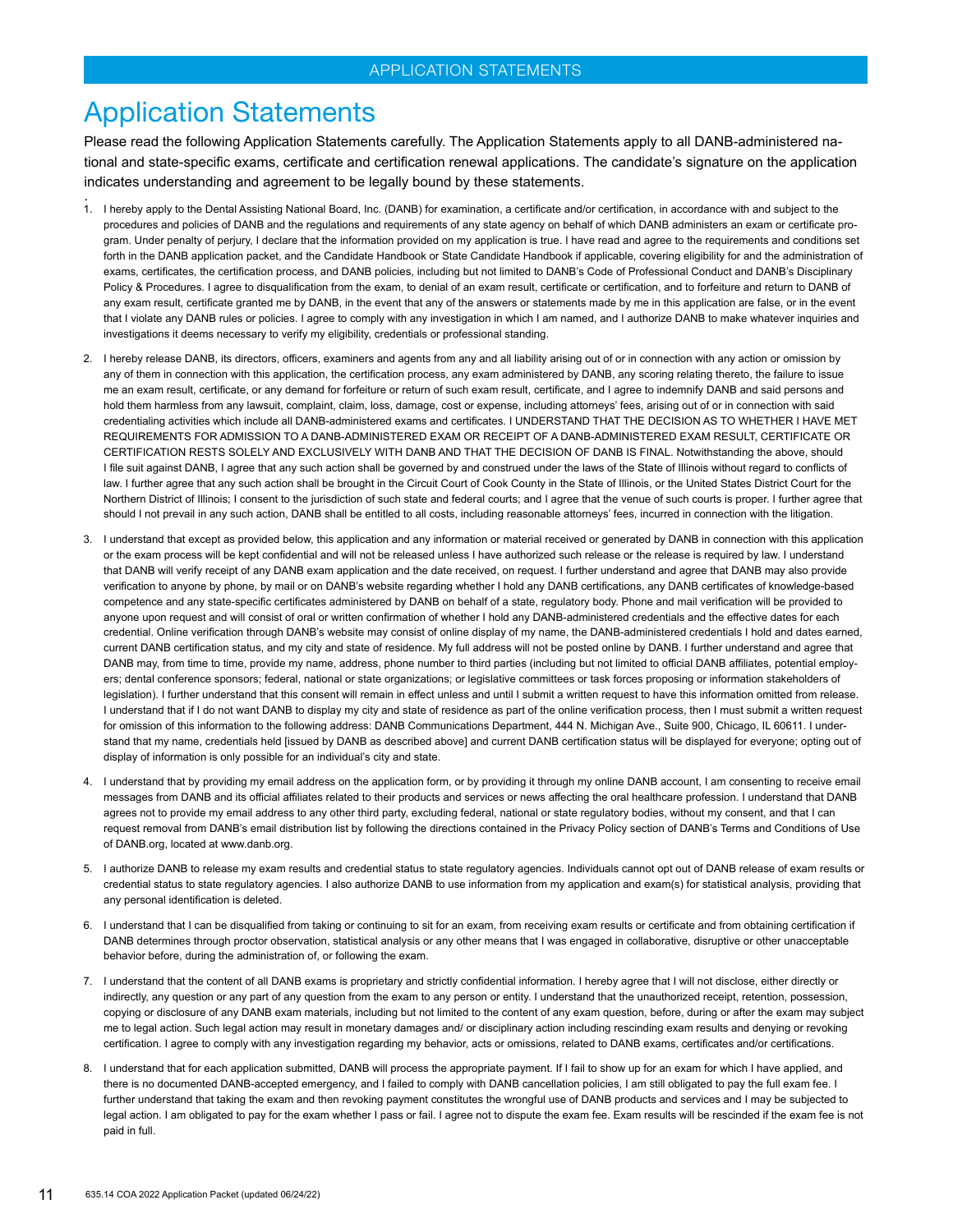### <span id="page-11-0"></span>Background Information Policy

National exam, certification renewal, certification reinstatement, and emeritus applications contain three background information questions (BIQs) that exam candidates and certificants ("DANB Individuals") are required to answer. Failure to answer the questions will result in the application being returned as incomplete. DANB Individuals must submit documentation, with their completed application, related to each affirmative response. DANB will review the documentation related to each affirmative response and make a case-by-case determination, in consultation with legal counsel, as to the candidate's eligibility to test, to earn certification or recertify. Dependent on specific disclosures made. DANB reserves the right to bring individuals for review under DANB's Disciplinary Policy & Procedures.

Note: Any person being held on criminal charges or serving a sentence of confinement (e.g., prison, jail, home detention, or any equivalent mode of confinement) for any offense, must be fully released from confinement before applying for and/or taking a DANB exam or before renewing or reinstating DANB certification.

### BACKGROUND INFORMATION QUESTIONS — DANB NATIONAL EXAM APPLICATIONS

#### **BIQ 1 Is your answer "yes" to either of the following?**

- In the last five years, have you been convicted of, or pled guilty or no contest to, a felony or any crime punishable by confinement in a state or federal prison for any length of time?
- Are you currently serving a sentence of confinement, home detention, parole, probation, or other court- ordered supervision, or are you subject to a reporting requirement (e.g., sex offender or violent offender registry) in connection with any felony conviction received in your lifetime?

It is not necessary to report misdemeanor convictions. If you are uncertain whether a conviction was for a felony or a *misdemeanor, you must mark "yes."* 

#### **BIQ 2 Have you ever been the subject of any of the following?**

- Suspension, revocation, or voluntary surrender of your dental assisting license, registration, or other state recognized dental assisting credential?
- Suspension, revocation, or voluntary surrender of a license, registration, or other state-recognized credential in any profession?
- Loss of authorization to practice dental assisting or any profession as an employee of the federal government?
- Loss of authorization to practice dental assisting or any profession in a jurisdiction that does not require registration, licensure, or other recognized employment credential?
- Disciplinary action by a professional regulatory board, certifying or examination agency, or other professional body?
- Investigation by or dismissal from an educational institution or employer for cheating, violating an educational institution's or other organization's code of conduct or similar document, or any other ethical violation?

#### **BIQ 3 Have you ever been declared mentally incompetent by a court of law?**

### DOCUMENTATION REQUIRED IF AN APPLICANT ANSWERS "YES"

Documentation must be submitted with the completed exam application.

#### **Step 1 — Personal Statement**

The applicant must attach a signed and dated personal statement describing the circumstances surrounding each occurrence, the offense or reason for the conviction or disciplinary action, the date of the adverse action, the penalties imposed, and the dates when penalties for each occurrence were or will be completed.

#### **Step 2 — Supporting Documentation**

The applicant must also provide official documentation related to each occurrence, including but not limited to:

**BIQ 1** For felony convictions, judgment of conviction, sentencing order and termination of probation order, if applicable, and any other documentation deemed necessary by DANB.

**BIQ 2** For regulatory, credentialing or educational disciplinary action an official statement from the disciplining agency or educational institution describing the offense and penalties imposed (e.g., consent order, decision) and, if applicable, providing evidence of completion or expiration of all penalties, including reinstatement of license or credential.

**BIQ 3** For a court declaration of mental incompetence, official copies of all relevant court orders and related documents.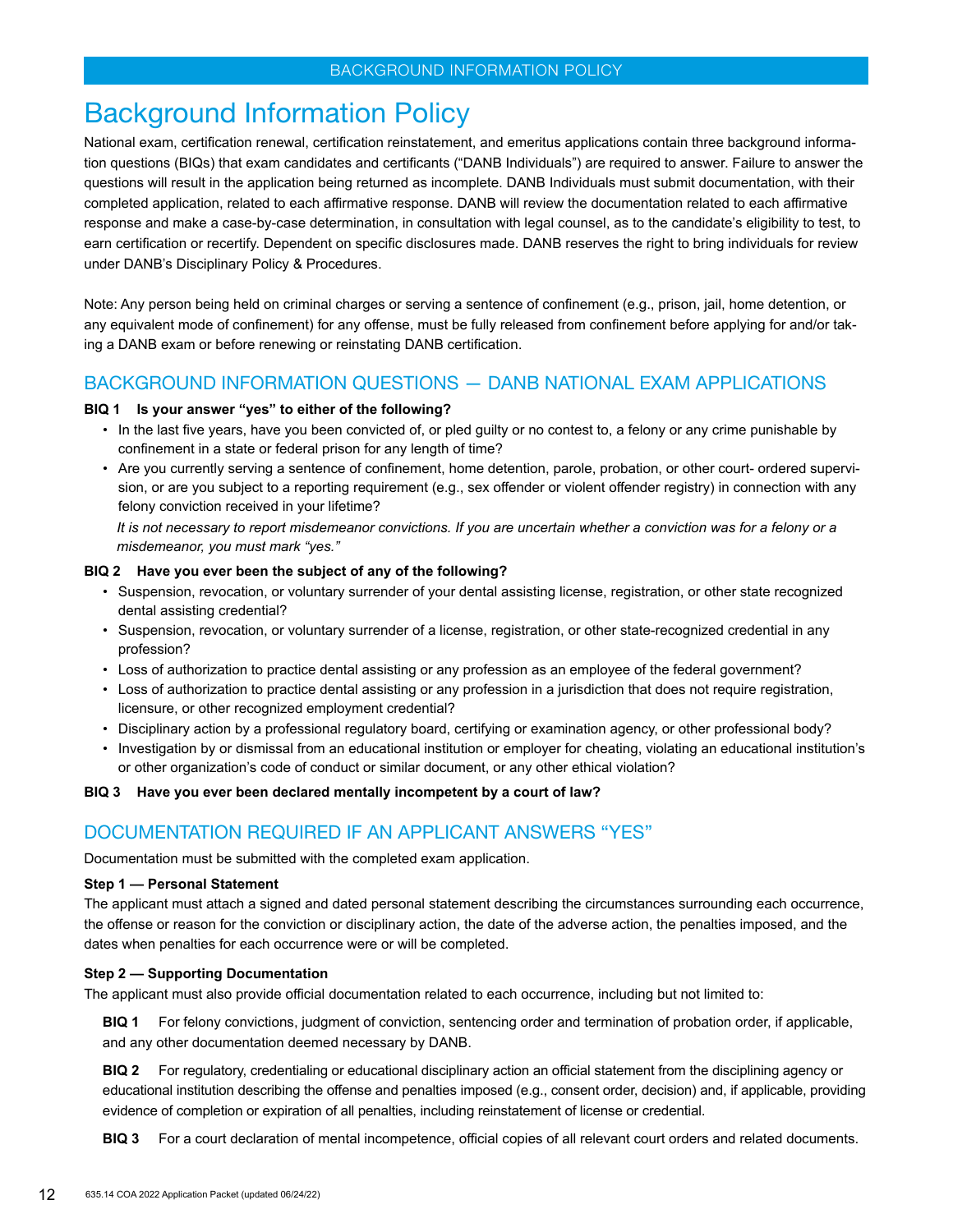| 2022 Certified Orthodontic Assistant (COA) or Orthodontic Assisting (OA) Exam<br>DANB<br>This application will be accepted through Dec. 31, 2022.                                                                                                                                                                                                                                                                                                                                                                                                                                                                                                                                                                                                                                                                                                                                       |  |  |  |
|-----------------------------------------------------------------------------------------------------------------------------------------------------------------------------------------------------------------------------------------------------------------------------------------------------------------------------------------------------------------------------------------------------------------------------------------------------------------------------------------------------------------------------------------------------------------------------------------------------------------------------------------------------------------------------------------------------------------------------------------------------------------------------------------------------------------------------------------------------------------------------------------|--|--|--|
| Candidate must sign, date, answer all background information questions, and submit all required documentation and fees to DANB. Incomplete ap-<br>1.<br>plications will be not be processed. DANB will return the payment, minus a \$75 application fee and any nonrefundable certificate fees, to<br>the candidate.<br>Mail or fax completed application and documentation to DANB. Full payment is required at the time of application.<br>2.                                                                                                                                                                                                                                                                                                                                                                                                                                         |  |  |  |
| <b>Section A: Exams</b> (Please type or print with a pen.)<br>Which exam are you applying for? (Check only one.)<br>COA exam (OA and ICE exams taken together)<br>OA exam only<br>0R                                                                                                                                                                                                                                                                                                                                                                                                                                                                                                                                                                                                                                                                                                    |  |  |  |
| <b>Section B: Signature and Date</b> (Please sign and date with a pen.)<br>I hereby affirm that my answers to all questions are true and correct, I have met all eligibility requirements, and I will comply with all DANB policies and procedures. I further affirm that I have read<br>and understood the Application Statements contained in this packet, and I intend to be legally bound by them. I understand that the \$75 application fee is not refundable under any circumstances.<br>Signature<br>Date                                                                                                                                                                                                                                                                                                                                                                       |  |  |  |
| Section C: Background Information Questions (Please type or print with a pen.)<br>Read the questions in their entirety on page 12. If you checked Yes for any question, you must include required documentation.                                                                                                                                                                                                                                                                                                                                                                                                                                                                                                                                                                                                                                                                        |  |  |  |
| 1. In the last five years have you been convicted<br>2. Have you ever been disciplined by a regulatory<br>3. Have you ever been declared mentally incom-<br>of any felonies or are you currently serving any<br>board, certifying or examination agency, or educa-<br>petent by a court of law?<br>sentences for felony convictions?<br>tion institution?<br>No<br>Yes<br>No<br>No<br>Yes<br>Yes                                                                                                                                                                                                                                                                                                                                                                                                                                                                                        |  |  |  |
| Section D: Candidate Information (Please type or print with a pen.)<br>Last 4 SSN<br>In what state do you work?<br>Date of Birth<br>Name (must match current ID exactly or you may be turned away from your appointment):<br>* Last<br>* First<br>Middle Name/Initial                                                                                                                                                                                                                                                                                                                                                                                                                                                                                                                                                                                                                   |  |  |  |
| *Email (required)<br>Prior Name (if applicable)<br>*Home Address<br><sup>t</sup> City<br><b>State</b><br>*Zip                                                                                                                                                                                                                                                                                                                                                                                                                                                                                                                                                                                                                                                                                                                                                                           |  |  |  |
| * Phone Numbers (at least one is required):<br>Office<br>Cell or Home<br>I work in a dental office that uses (check all that apply):<br>digital radiography<br>automatic processing<br>manual processing                                                                                                                                                                                                                                                                                                                                                                                                                                                                                                                                                                                                                                                                                |  |  |  |
| <b>Section E: Eligibility Pathway</b><br>Pathway I<br>Pathway III<br>$\bigcirc$ DANB certification #<br>or RDH license<br>$\bigcirc$ DANB certification #<br><b>AND</b><br>O Employer Work Experience Statement (submit completed p. 14) AND<br>O Orthodontic Preparation Course (submit proof of completion) AND<br>O CPR, BLS or ACLS card (submit copy of front and back)<br>O CPR, BLS or ACLS card (submit copy of front and back)<br>Pathway IV<br><b>Pathway II</b><br>$\bigcirc$ DANB certification #<br>or D.D.S. or D.M.D.<br>O Employer Work Experience Statement (submit completed p. 14) AND<br>program (submit proof of graduation) AND<br>O High School Graduation (submit proof of graduation) AND<br>O CPR, BLS or ACLS card (submit copy of front and back)<br>O CPR, BLS or ACLS card (submit copy of front and back)<br>Please see p. 4 for required documentation. |  |  |  |
| <b>Section F: Payment</b>                                                                                                                                                                                                                                                                                                                                                                                                                                                                                                                                                                                                                                                                                                                                                                                                                                                               |  |  |  |
| Candidate's Name<br><b>COA Exam Fee</b><br><b>OA Exam Fee</b><br>Traditional candidate:<br>\$450<br>\$320<br>Exam fees include the \$75<br>DANB use: COA exam (3610)<br>Active military personnel:<br>\$425<br>\$315<br>nonrefundable application fee<br>OA exam (3636)                                                                                                                                                                                                                                                                                                                                                                                                                                                                                                                                                                                                                 |  |  |  |
| Check/Money Order payable to DANB (must include candidate's name and be in U.S. dollars)<br>Credit Card Authorization (VISA, MasterCard, Discover & American Express accepted):<br>Amount<br>\$                                                                                                                                                                                                                                                                                                                                                                                                                                                                                                                                                                                                                                                                                         |  |  |  |
| <b>CVV</b><br><b>Credit Card Number</b><br>Expiration                                                                                                                                                                                                                                                                                                                                                                                                                                                                                                                                                                                                                                                                                                                                                                                                                                   |  |  |  |
| Cardholder's Name<br>Cardholder's Signature                                                                                                                                                                                                                                                                                                                                                                                                                                                                                                                                                                                                                                                                                                                                                                                                                                             |  |  |  |
| Cardholder's Billing Address<br>City                                                                                                                                                                                                                                                                                                                                                                                                                                                                                                                                                                                                                                                                                                                                                                                                                                                    |  |  |  |
| State<br>Zip<br>Daytime Phone Number                                                                                                                                                                                                                                                                                                                                                                                                                                                                                                                                                                                                                                                                                                                                                                                                                                                    |  |  |  |
| By signing, the cardholder acknowledges intent to register for the aforementioned DANB exam in the amount of the total shown hereon and agrees to perform the obligations set forth in the cardholder's<br>agreement with the issuer. Furthermore, the cardholder understands that the signature obtained at the exam administration shall be used to indicate receipt of purchase. A candidate who fails to show<br>up for the exam for which he/she registered and has not canceled the exam as described in this packet is still required to pay for the exam. (See the Application Statements for further requirements.)                                                                                                                                                                                                                                                            |  |  |  |
|                                                                                                                                                                                                                                                                                                                                                                                                                                                                                                                                                                                                                                                                                                                                                                                                                                                                                         |  |  |  |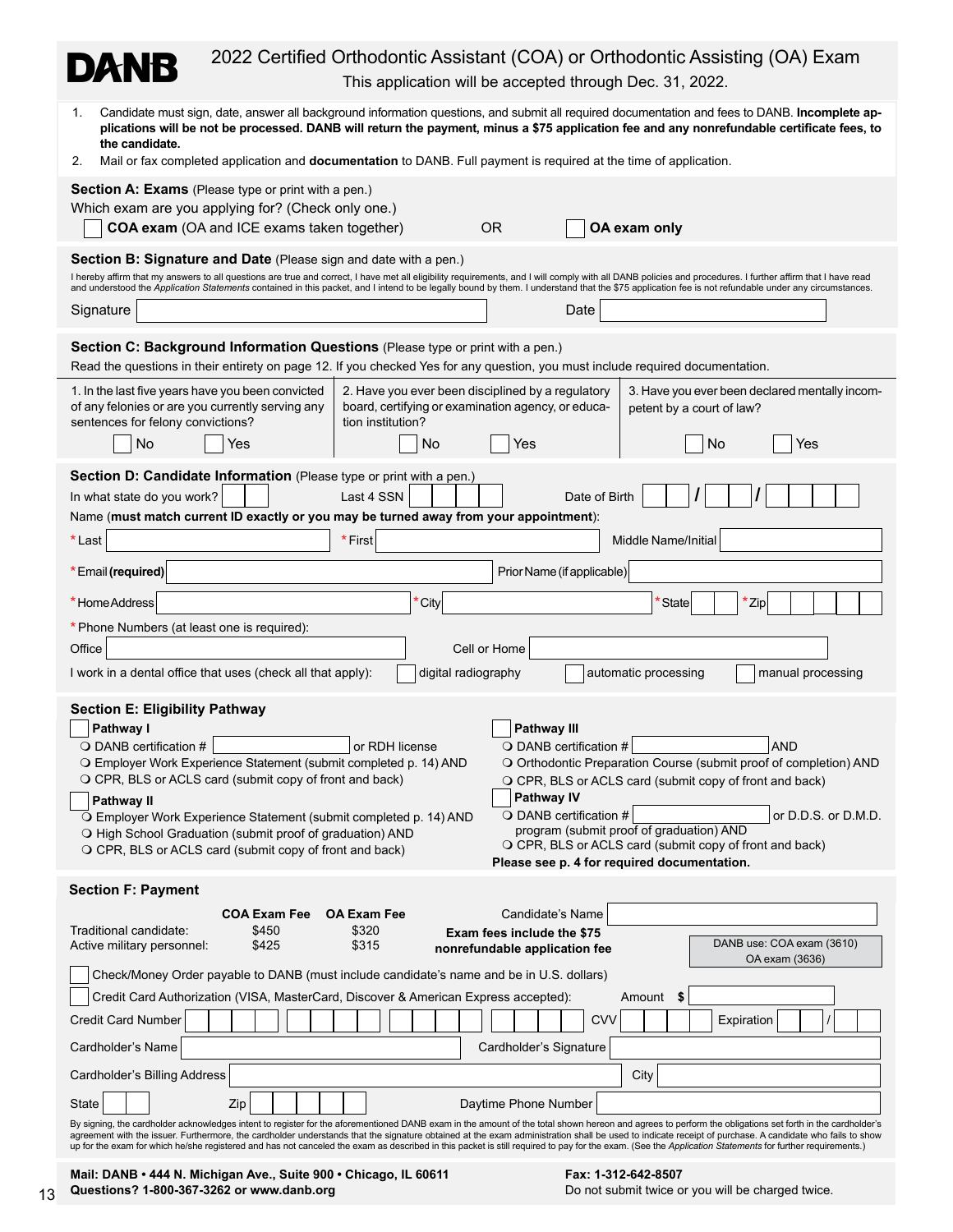# DANB

2022 Employer Work Experience Statement (COA/OA Exam–Pathway I or II) This form will be accepted through Dec. 31, 2022.

Please type or print with a pen. The form must be filled out completely or application will be incomplete.

| Please type or print with a pen. The form must be filled out completely or application will be incomplete.                                                                                                                                                                                                                            |                       |              |      |
|---------------------------------------------------------------------------------------------------------------------------------------------------------------------------------------------------------------------------------------------------------------------------------------------------------------------------------------|-----------------------|--------------|------|
| Name of Orthodontic/Dental Practice                                                                                                                                                                                                                                                                                                   |                       | Office Phone |      |
| Address<br>City                                                                                                                                                                                                                                                                                                                       |                       | <b>State</b> | Zip  |
| Name of Licensed Orthodontist/Dentist                                                                                                                                                                                                                                                                                                 |                       |              |      |
| License #                                                                                                                                                                                                                                                                                                                             | State License Issued  |              |      |
| Email (required)                                                                                                                                                                                                                                                                                                                      |                       |              |      |
| A licensed orthodontist/dentist (license verified by DANB), from any country, may assess the work experience of a can-<br>didate in the country that the above orthodontist/dentist supervised/trained the candidate.                                                                                                                 |                       |              |      |
| Name of Exam Candidate:                                                                                                                                                                                                                                                                                                               |                       |              |      |
| I hereby attest that the above named candidate has a minimum of 3,500 hours orthodontic assisting work experience.<br>The 3,500 hours must have been accrued in a minimum of two years to a maximum of four years. I am verifying all<br>employment even if the candidate has worked for other orthodontists/dentists in prior years. |                       |              |      |
| Dates candidate has been in my employment:<br>If still currently employed, please write "present"<br>next to "to" field, or enter today's month/year                                                                                                                                                                                  | From<br>Month<br>Year | To<br>Month  | Year |
| Dates of previous employment:                                                                                                                                                                                                                                                                                                         | From<br>Month<br>Year | To<br>Month  | Year |

If a candidate accrued orthodontic assisting work experience under more than one dentist/orthodontist during the required time period, the candidate may submit multiple Work Experience Statement forms, or the current dentist/orthodontist may verify all prior work experience on this form.

I further attest that I have personally trained or can verify that the candidate has been trained in the areas listed below. During the tenure of employment, if this candidate has not performed all of these functions in the office, he/she must still possess a basic understanding of them in order to increase his/her likelihood of success on the exam. If the candidate lacks training in or has not demonstrated basic knowledge of all areas listed below, he/she is ineligible to take the exam.

- $\checkmark$  Preliminary examination of patients (intraoral and extraoral)
- $\checkmark$  Chart teeth using Universal and Palmer Numbering Systems
- $\checkmark$  Chart treatment documentation
- $\checkmark$  Use of diagnostic aids (such as radiographic images and impressions for study models)
- $\checkmark$  Four-handed dentistry techniques
- $\checkmark$  Perform radiation safety
- ✔ Perform infection control
- $\checkmark$  Select and prepare armamentarium
- $\checkmark$  Perform and assist with orthodontic procedures
- ✔ Preventive management (e.g., medical emergencies, dental emergencies)
- ✔ Processes for laboratory procedures
- ✔ Select and manipulate chairside dental materials
- $\checkmark$  Select and manipulate laboratory dental materials
- $\checkmark$  Maintain aseptic conditions/prevent cross-contamination
- $\checkmark$  Select disinfection or sterilization for a given situation
- $\checkmark$  Perform sterilization and disinfection procedures
- $\checkmark$  Standards and guidelines of occupational safety for dental office personnel
- $\checkmark$  Manage patients
- $\checkmark$  Office operations (inventory, ordering, equipment maintenance, legal)

Signature of Licensed Orthodontist/Dentist Dentist Date Date

**This form is required for COA/OA exam application under Pathway I or II.**  Please see p. 4 for required documentation.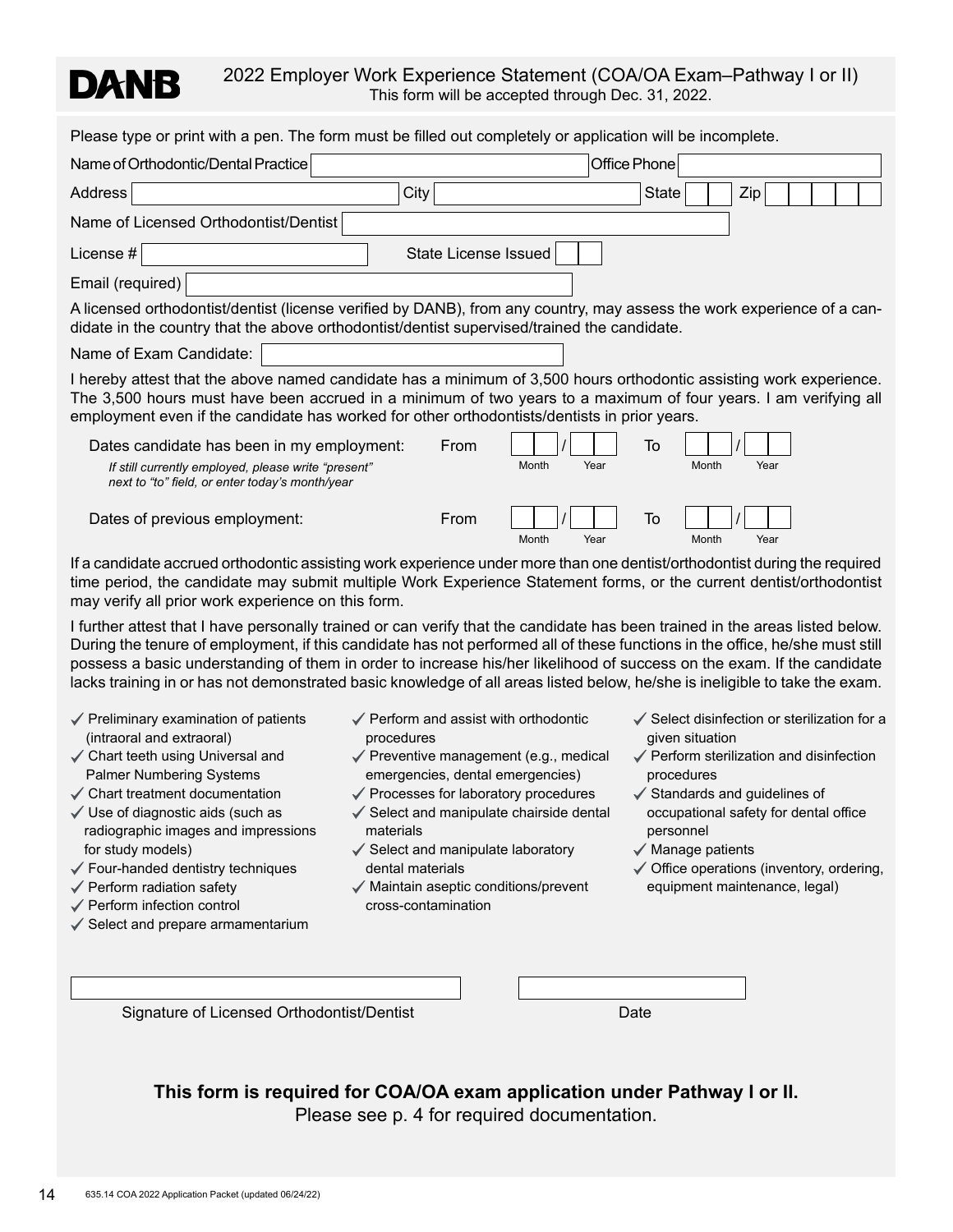This application will be accepted through Dec. 31, 2022.

| Candidate must sign, date, answer all background information questions, and submit all required documentation and fees to DANB.<br>1.<br>Incomplete applications will be not be processed. DANB will return the payment, minus a \$75 application fee and any non-<br>refundable certificate fees, to the candidate.                                                                                                                                                                                                                                                                                                         |                                                                                                                                                                                                                                                                                                                                                                                                                                                                                                                                                                                                                                                                                    |  |
|------------------------------------------------------------------------------------------------------------------------------------------------------------------------------------------------------------------------------------------------------------------------------------------------------------------------------------------------------------------------------------------------------------------------------------------------------------------------------------------------------------------------------------------------------------------------------------------------------------------------------|------------------------------------------------------------------------------------------------------------------------------------------------------------------------------------------------------------------------------------------------------------------------------------------------------------------------------------------------------------------------------------------------------------------------------------------------------------------------------------------------------------------------------------------------------------------------------------------------------------------------------------------------------------------------------------|--|
| 2.                                                                                                                                                                                                                                                                                                                                                                                                                                                                                                                                                                                                                           | Mail or fax completed application and required documentation to DANB. Full payment is required at the time of application.                                                                                                                                                                                                                                                                                                                                                                                                                                                                                                                                                         |  |
| Signature                                                                                                                                                                                                                                                                                                                                                                                                                                                                                                                                                                                                                    | <b>Section A: Signature and Date</b> (Please sign and date with a pen.)<br>I hereby affirm that my answers to all questions are true and correct, I have met all eligibility requirements, and I will comply with all DANB policies and procedures. I understand that if this exam<br>(or exams) complete(s) the requirements to earn a DANB certification, I attest to holding current DANB-accepted, hands-on CPR, BLS or ACLS. I further affirm that I have read and understood the<br>Application Statements contained in this packet, and I intend to be legally bound by them. I understand that the \$75 application fee is not refundable under any circumstances.<br>Date |  |
|                                                                                                                                                                                                                                                                                                                                                                                                                                                                                                                                                                                                                              |                                                                                                                                                                                                                                                                                                                                                                                                                                                                                                                                                                                                                                                                                    |  |
|                                                                                                                                                                                                                                                                                                                                                                                                                                                                                                                                                                                                                              | Section B: Background Information Questions (Please type or print with a pen.)<br>Read the questions in their entirety on page 10. If you checked Yes for any question, you must include required documentation.                                                                                                                                                                                                                                                                                                                                                                                                                                                                   |  |
|                                                                                                                                                                                                                                                                                                                                                                                                                                                                                                                                                                                                                              | 1. In the last five years have you been convicted<br>2. Have you ever been disciplined by a regulatory<br>3. Have you ever been declared mentally incom-<br>of any felonies or are you currently serving any<br>board, certifying or examination agency, or<br>petent by a court of law?<br>sentences for felony convictions?<br>education institution?                                                                                                                                                                                                                                                                                                                            |  |
|                                                                                                                                                                                                                                                                                                                                                                                                                                                                                                                                                                                                                              | No<br><b>No</b><br>No<br>Yes<br>Yes<br>Yes                                                                                                                                                                                                                                                                                                                                                                                                                                                                                                                                                                                                                                         |  |
|                                                                                                                                                                                                                                                                                                                                                                                                                                                                                                                                                                                                                              | Section C: Candidate Information (Please type or print with a pen.)                                                                                                                                                                                                                                                                                                                                                                                                                                                                                                                                                                                                                |  |
|                                                                                                                                                                                                                                                                                                                                                                                                                                                                                                                                                                                                                              | In what state do you work?<br>Last 4 SSN<br>Date of Birth                                                                                                                                                                                                                                                                                                                                                                                                                                                                                                                                                                                                                          |  |
|                                                                                                                                                                                                                                                                                                                                                                                                                                                                                                                                                                                                                              | Name (must match current ID exactly or you may be turned away from your appointment):                                                                                                                                                                                                                                                                                                                                                                                                                                                                                                                                                                                              |  |
| *Last                                                                                                                                                                                                                                                                                                                                                                                                                                                                                                                                                                                                                        | * First<br>Middle Name/Initial                                                                                                                                                                                                                                                                                                                                                                                                                                                                                                                                                                                                                                                     |  |
|                                                                                                                                                                                                                                                                                                                                                                                                                                                                                                                                                                                                                              | *Email (required)<br>Prior Name (if applicable)                                                                                                                                                                                                                                                                                                                                                                                                                                                                                                                                                                                                                                    |  |
| *HomeAddress<br>City<br>*State<br>*Zip                                                                                                                                                                                                                                                                                                                                                                                                                                                                                                                                                                                       |                                                                                                                                                                                                                                                                                                                                                                                                                                                                                                                                                                                                                                                                                    |  |
|                                                                                                                                                                                                                                                                                                                                                                                                                                                                                                                                                                                                                              | * Phone Numbers (at least one is required):                                                                                                                                                                                                                                                                                                                                                                                                                                                                                                                                                                                                                                        |  |
| Office                                                                                                                                                                                                                                                                                                                                                                                                                                                                                                                                                                                                                       | Cell or Home                                                                                                                                                                                                                                                                                                                                                                                                                                                                                                                                                                                                                                                                       |  |
|                                                                                                                                                                                                                                                                                                                                                                                                                                                                                                                                                                                                                              | I work in a dental office that uses (check all that apply):<br>digital radiography<br>automatic processing<br>manual processing                                                                                                                                                                                                                                                                                                                                                                                                                                                                                                                                                    |  |
|                                                                                                                                                                                                                                                                                                                                                                                                                                                                                                                                                                                                                              | <b>Section D: Education/Experience</b>                                                                                                                                                                                                                                                                                                                                                                                                                                                                                                                                                                                                                                             |  |
|                                                                                                                                                                                                                                                                                                                                                                                                                                                                                                                                                                                                                              | Dental assisting/hygiene program<br>Program code<br>Grad Year                                                                                                                                                                                                                                                                                                                                                                                                                                                                                                                                                                                                                      |  |
| On-the-job-trained dental assistant<br>Years of experience<br>years<br>months                                                                                                                                                                                                                                                                                                                                                                                                                                                                                                                                                |                                                                                                                                                                                                                                                                                                                                                                                                                                                                                                                                                                                                                                                                                    |  |
|                                                                                                                                                                                                                                                                                                                                                                                                                                                                                                                                                                                                                              | <b>Section E: Payment</b>                                                                                                                                                                                                                                                                                                                                                                                                                                                                                                                                                                                                                                                          |  |
| Fee                                                                                                                                                                                                                                                                                                                                                                                                                                                                                                                                                                                                                          | Candidate's Name                                                                                                                                                                                                                                                                                                                                                                                                                                                                                                                                                                                                                                                                   |  |
| Traditional candidate<br>\$270<br>All exam fees listed include the<br>\$75 nonrefundable processing fee<br>\$265<br>Active military personnel<br>DANB use: ICE (3630)                                                                                                                                                                                                                                                                                                                                                                                                                                                        |                                                                                                                                                                                                                                                                                                                                                                                                                                                                                                                                                                                                                                                                                    |  |
|                                                                                                                                                                                                                                                                                                                                                                                                                                                                                                                                                                                                                              | Check/Money Order payable to DANB (must include candidate's name and be in U.S. dollars)                                                                                                                                                                                                                                                                                                                                                                                                                                                                                                                                                                                           |  |
| Credit Card Authorization (VISA, MasterCard, Discover & American Express accepted):<br>Amount<br>\$                                                                                                                                                                                                                                                                                                                                                                                                                                                                                                                          |                                                                                                                                                                                                                                                                                                                                                                                                                                                                                                                                                                                                                                                                                    |  |
|                                                                                                                                                                                                                                                                                                                                                                                                                                                                                                                                                                                                                              | <b>Credit Card Number</b><br><b>CVV</b><br>Expiration                                                                                                                                                                                                                                                                                                                                                                                                                                                                                                                                                                                                                              |  |
|                                                                                                                                                                                                                                                                                                                                                                                                                                                                                                                                                                                                                              | Cardholder's Signature<br>Cardholder's Name                                                                                                                                                                                                                                                                                                                                                                                                                                                                                                                                                                                                                                        |  |
| Cardholder's Billing Address<br>City                                                                                                                                                                                                                                                                                                                                                                                                                                                                                                                                                                                         |                                                                                                                                                                                                                                                                                                                                                                                                                                                                                                                                                                                                                                                                                    |  |
| Zip<br>Daytime Phone Number<br>State                                                                                                                                                                                                                                                                                                                                                                                                                                                                                                                                                                                         |                                                                                                                                                                                                                                                                                                                                                                                                                                                                                                                                                                                                                                                                                    |  |
| By signing, the cardholder acknowledges intent to register for the aforementioned DANB exam in the amount of the total shown hereon and agrees to perform the obligations set forth in the cardholder's<br>agreement with the issuer. Furthermore, the cardholder understands that the signature obtained at the exam administration shall be used to indicate receipt of purchase. A candidate who fails to show<br>up for the exam for which he/she registered and has not canceled the exam as described in this packet is still required to pay for the exam. (See the Application Statements for further requirements.) |                                                                                                                                                                                                                                                                                                                                                                                                                                                                                                                                                                                                                                                                                    |  |
|                                                                                                                                                                                                                                                                                                                                                                                                                                                                                                                                                                                                                              | Mail: DANB • 444 N. Michigan Ave., Suite 900 • Chicago, IL 60611<br>Fax: 1-312-642-8507                                                                                                                                                                                                                                                                                                                                                                                                                                                                                                                                                                                            |  |

**CONSTRAND FIRE IN A SUITE OF CONSTRANT CONSTRANT OR CONSTRANT OR DOM** Do not submit twice or you will be charged twice.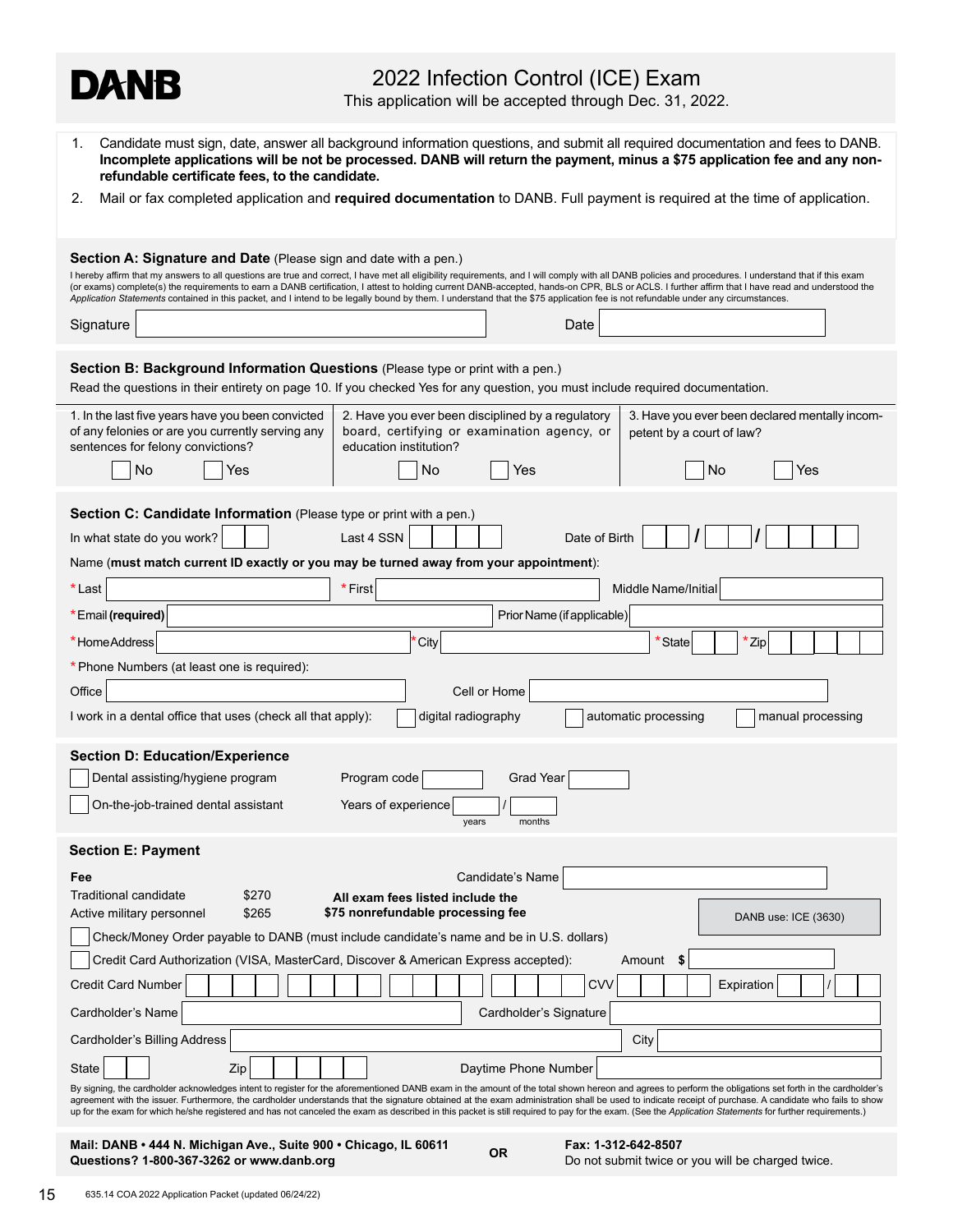### <span id="page-15-1"></span><span id="page-15-0"></span>How to Prepare for Your Exam

### STEP 1: REVIEW THE EXAM OUTLINE

Exam outlines identify every topic found on a particular exam. You can review the abbreviated exam outlines on the following page; download complete exam outlines at www.danb.org/Become-Certified/Prepare-for-DANB-Exams/Exam-Outlines.aspx. Review each topic and identify the areas in which you need further study.

### STEP 2: CHOOSE YOUR STUDY MATERIALS

Obtain study materials. Options include:

- Suggested reference list (see p. 16)
- Textbooks and other reference materials
- The DALE Foundation's review courses and study aids (the DALE Foundation is the only official DANB affiliate)

### STEP 3: MAKE A STUDY PLAN

- Reading and re-reading is usually not enough
- Review previously studied topics every few days
- Assist in understanding by tying what you learn to real-life experiences
- Understand the rationale for correct performance and not just how to perform a procedure
- Make a practice test and use flashcards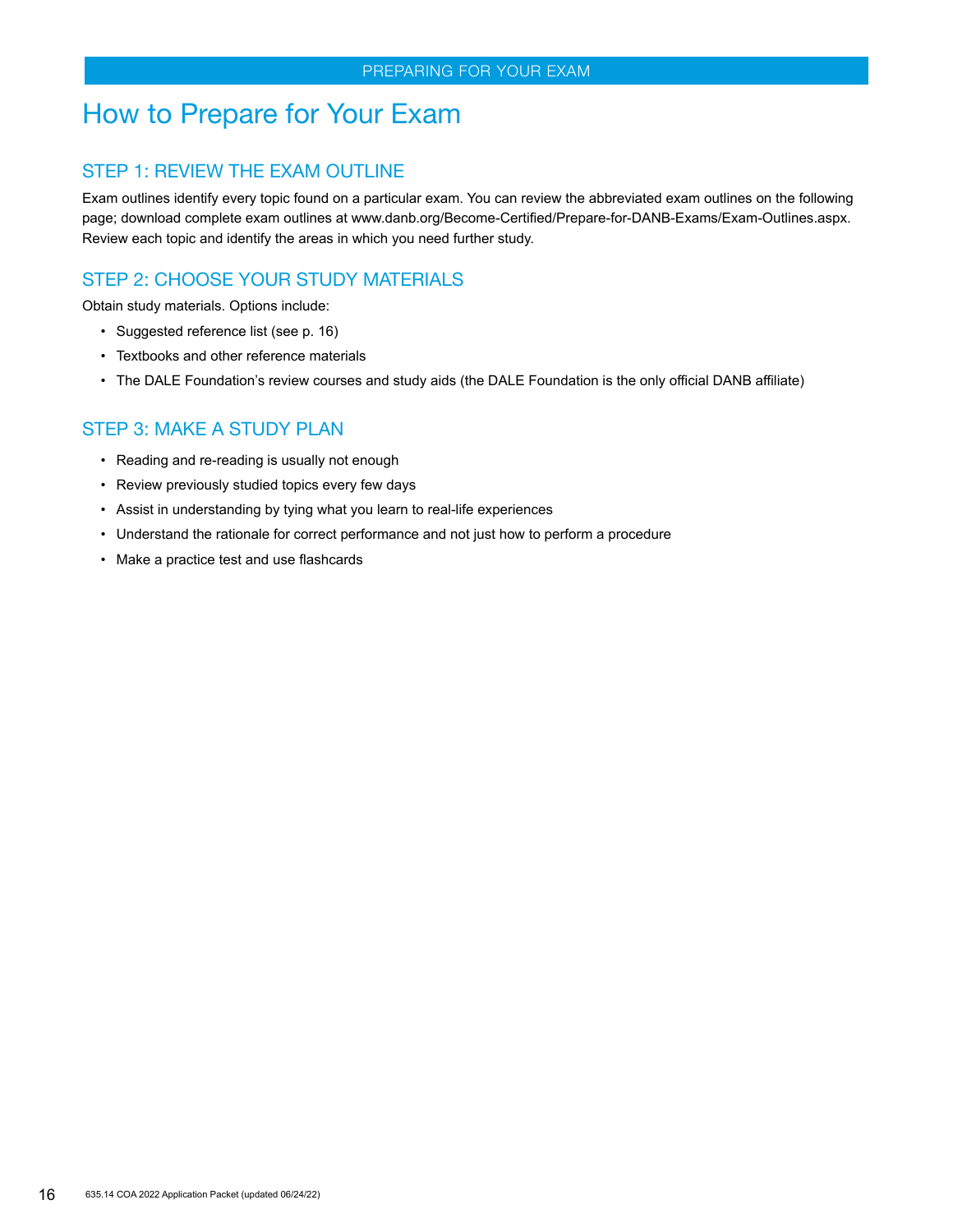### <span id="page-16-0"></span>About DANB Exams

DANB uses computer adaptive testing (CAT). Candidates are scored based on the level of difficulty of the questions they answer correctly. This method can more accurately pinpoint a candidate's ability level. Each candidate is presented with the same percentage of questions from each domain. The average candidate will get around 50% of the questions correct.

### <span id="page-16-1"></span>Exam Outlines

### ORTHODONTIC ASSISTING (OA)

| 140 multiple-choice items • 105 minutes testing time |            |
|------------------------------------------------------|------------|
| Domain                                               | % of items |
| Collection and recording of clinical data            | 21         |
| Dental radiation health and safety                   | 18         |
| Orthodontic procedures                               | 35         |
| Patient education and office management              | 26         |

### INFECTION CONTROL\* (ICE)

80 multiple-choice items • 60 minutes testing time

| Domain                                                          | % of items |
|-----------------------------------------------------------------|------------|
| Standard precautions and the prevention of disease transmission | 20         |
| Prevention of cross-contamination during procedures             | 34         |
| Instrument/device processing                                    | 26         |
| Occupational safety/administrative protocols                    | 20         |

\*References 2003 CDC Guidelines for Infection Control in Dental Health-Care Settings and Occupational Safety and Health Administration (OSHA) Standards and the 2016 CDC Summary of Infection Prevention Practices in Dental Settings: Basic Expectations for Safe Care.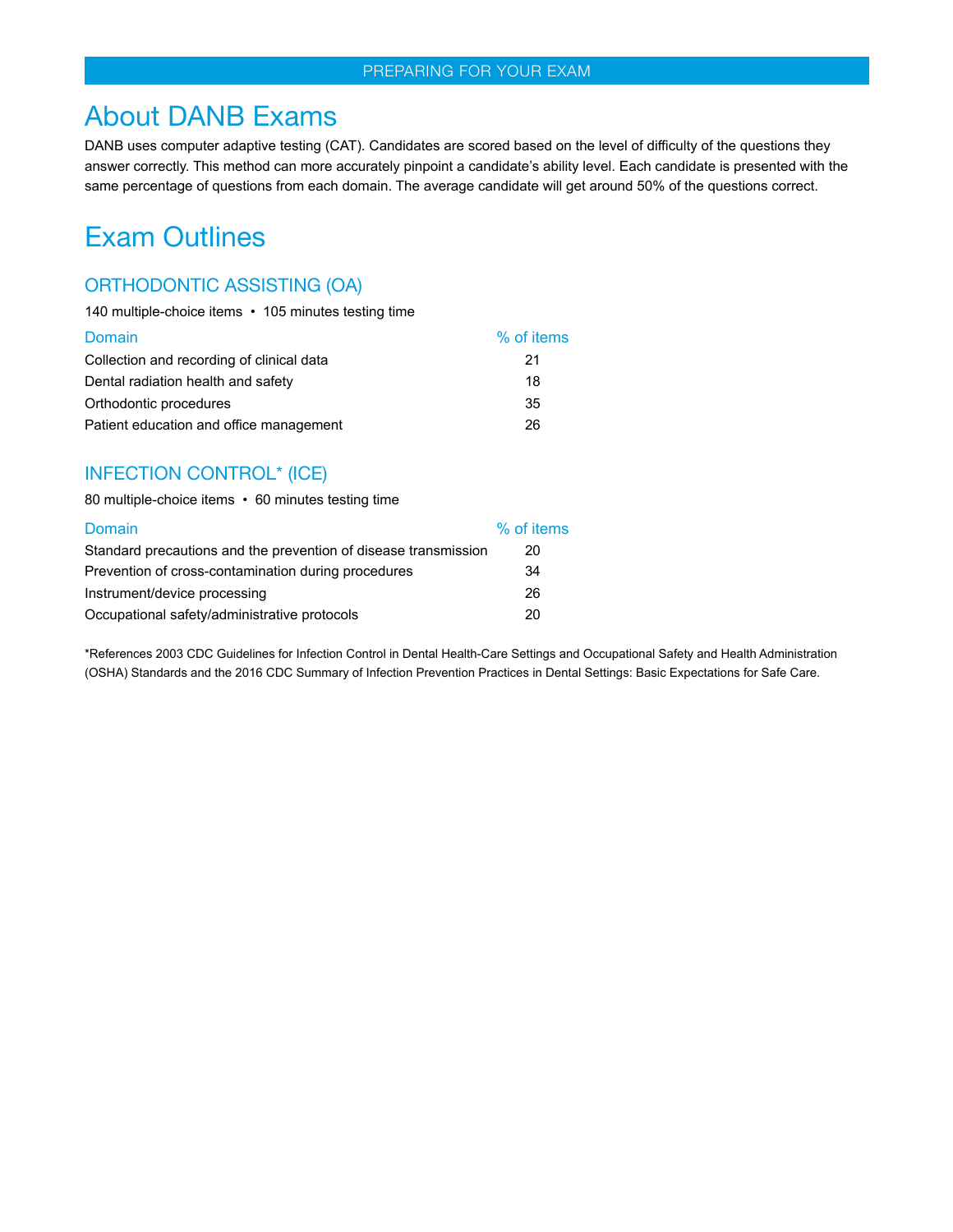### PREPARING FOR YOUR EXAM

### <span id="page-17-0"></span>Exam References

DANB exam committees use the following textbooks and reference materials to develop this exam. This list does not include all the available textbooks and materials for studying for this exam; these are simply the resources that exam committee subject matter experts determined as providing the most up-to-date information needed to meet or surpass a determined level of competence on this exam. Any one reference will likely not include all the material required to study to take the exam.

**Please note that previous editions of the resources below may be used for study purposes if the previous version was published within the past 10 years, unless noted otherwise.**This list is intended to help prepare for this exam. It is not intended to be an endorsement of any of the publications listed. You should prepare for DANB exams using as many different study materials as possible.

You may obtain the reference materials below through various libraries and bookstores, or you may contact the publisher directly.

### ORTHODONTIC ASSISTING (OA) EXAM

#### **Suggested References**

- 1. Bird, Doni L., and Debbie S. Robinson. *Modern Dental Assisting*. 13th ed. St. Louis, MO: Elsevier/Saunders, 2020.
- 2. Phinney, Donna J. and Judy H. Halstead. *Dental Assisting: A Comprehensive Approach*. 5th ed. Clifton Park, NY: Delmar, 2018. **(This edition only.)**

#### **Additional/Optional Study Resources**

- 1. The DALE Foundation*.* www.dalefoundation.org*.*
	- DANB OA Review
	- DANB OA Practice Test
	- Glossary of Dental Terms

### INFECTION CONTROL (ICE) EXAM

### **Suggested References**

- 1. Bird, Doni L., and Debbie S. Robinson. *Essentials of Dental Assisting*. 6th ed. St. Louis, MO: Elsevier/Saunders, 2017. **(This version only.)**
- 2. Bird, Doni L., and Debbie S. Robinson. *Modern Dental Assisting*. 13th ed. St. Louis, MO: Elsevier/Saunders, 2020.
- 3. Centers for Disease Control and Prevention (CDC). www.cdc.gov.
	- *• Guidelines for Infection Control in Dental Health-Care Settings 2003* (MMWR, Vol. 52, RR 17)
	- Centers for Disease Control and Prevention. *Summary of Infection Prevention Practices in Dental Settings: Basic Expectations for Safe Care*. Atlanta, GA: U.S. Department of Health and Human Services, Centers for Disease Control and Prevention, National Center for Chronic Disease Prevention and Health Promotion, Division of Oral Health; 2016
- 4. Miller, Chris, and Charles J. Palenik. *Infection Control and Management of Hazardous Materials for the Dental Team*. 6th ed. St. Louis, MO: Elsevier/Mosby, 2018. **(This version only.)**
- 5. Phinney, Donna J., and Judy H. Halstead. *Dental Assisting: A Comprehensive Approach*. 5th ed. Clifton Park, NY: Delmar, 2018. **(This version only.)**
- 6. U.S. Department of Labor, Occupational Safety and Health Administration (OSHA). www.osha.gov.
- Hazard Communication Guidelines for Compliance (Publication 3111) www.osha.gov/Publications/osha3111.pdf
	- Bloodborne Pathogens standard (1910.1030) www.osha.gov/laws-regs/regulations/standardnumber/1910/1910.1030

### **Additional/Optional Study Resources**

- 1. American Dental Assistants Association. www.dentalassistant.org.
	- Guidelines for Infection Control in Dental Health Care Settings (#1305)